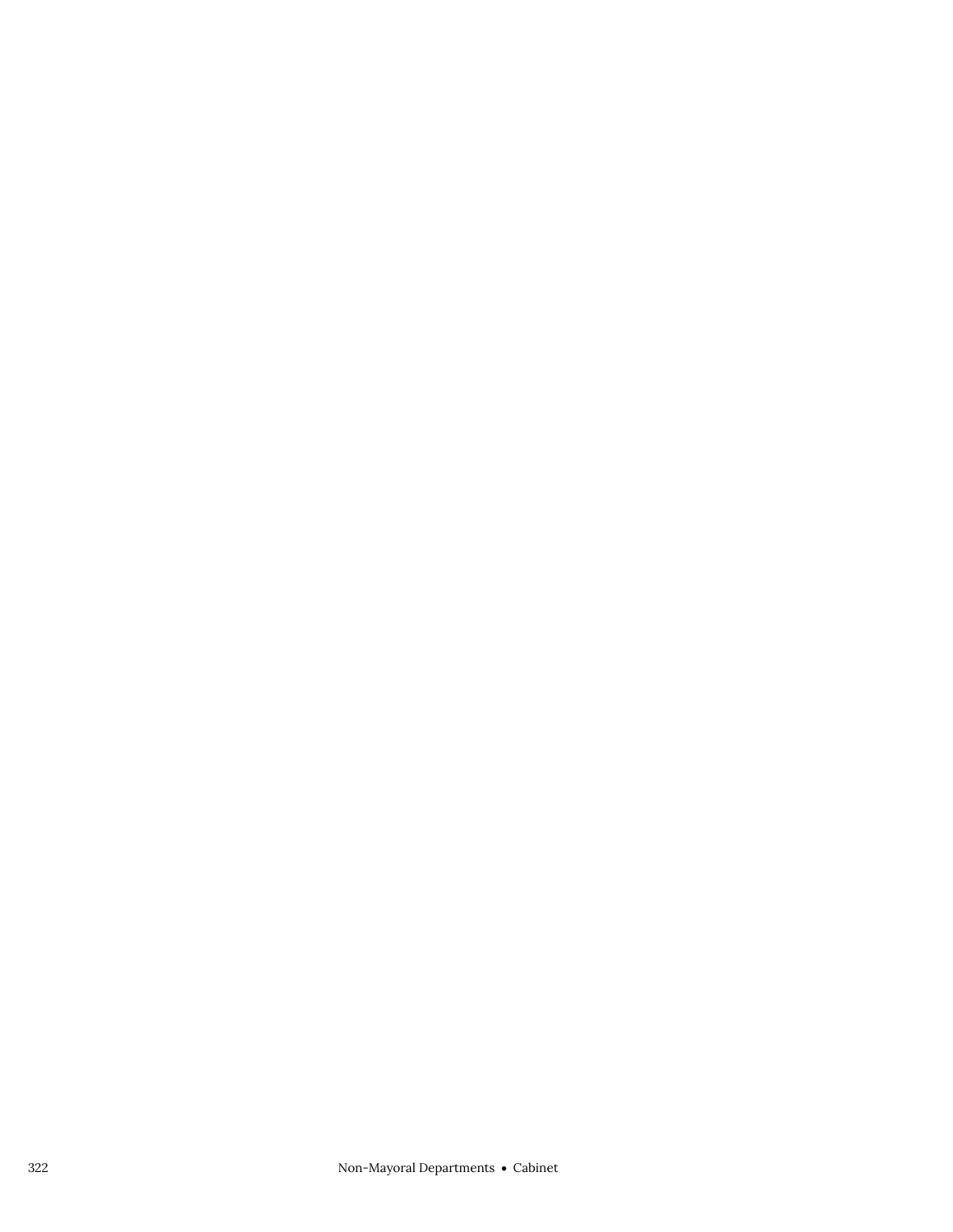# <span id="page-2-0"></span>Non-Mayoral Departments

#### **Cabinet Mission**

These departments are governed independently by appointed or elected officials, but are financed by the City: City Clerk (elected by the City Council); City Council (elected position); Finance Commission (appointed by Governor).

| <b>Operating Budget</b> |                                    |                      |                      |                      | Total Actual '17 Total Actual '18 Total Approp '19 Total Budget '20 |
|-------------------------|------------------------------------|----------------------|----------------------|----------------------|---------------------------------------------------------------------|
|                         | City Clerk                         | 1.161.071            | 1,234,257            | 1,302,354            | 1,346,250                                                           |
|                         | City Council<br>Finance Commission | 5,084,070<br>263.702 | 5,248,445<br>271.026 | 5.666.701<br>283.150 | 5,721,300<br>294,446                                                |
|                         | Total                              | 6,508,843            | 6,753,728            | 7,252,205            | 7,361,996                                                           |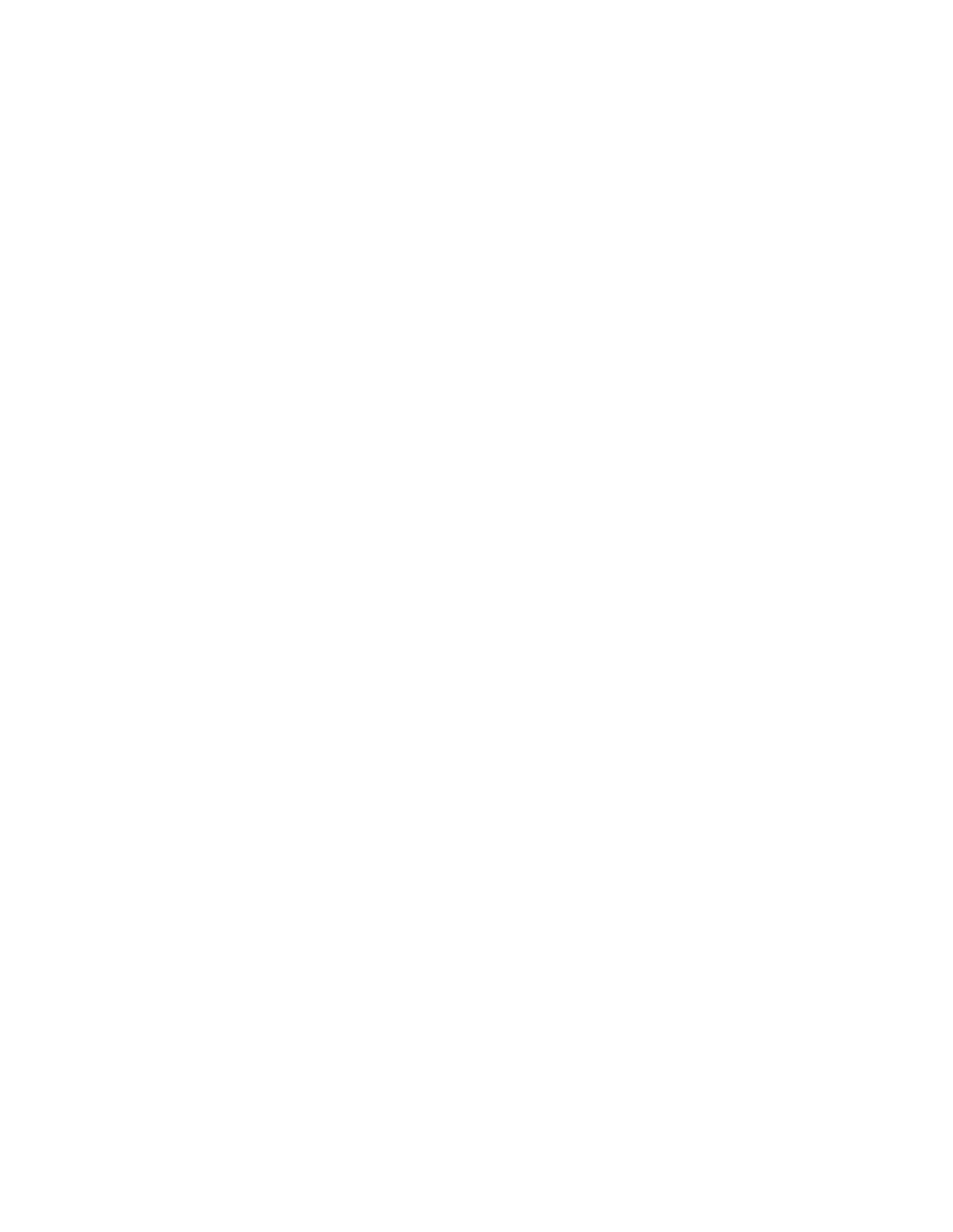# City Clerk Operating Budget

#### **Maureen Feeney,** *City Clerk,* **Appropriation 161000**

#### **Department Mission**

The mission of the City Clerk's office is to accept, file, record, and maintain all municipal records. The City Clerk publishes the agenda for all City Council meetings, records all Council and related Mayoral actions, and edits and compiles the minutes of Council meetings. The Department also maintains the City Council document system database and publishes all ordinances and amended codes on a yearly basis. The City Clerk is also responsible for overseeing the work of the Archives Commission. Starting in FY19, the City Clerk's office implemented and now administers the City of Boston's Lobbyist Registration Ordinance in order to reinforce the community's trust in the integrity of its government by guaranteeing convenient and timely access to information.

#### <span id="page-4-0"></span>**Selected Performance Goals**

#### **Legislative Support**

- City Council meeting records are digitized, and published on the City of Boston website.
- To distribute copies of the Municipal Code and Annual Supplements.
- To Update the Ordinance Section of the Municipal Code and distribute supplements. **Document Filing**
- Scanning and indexing documents.
- Time used for processing documents.

#### **Document Filing**

To receive and record statutory filings as required by law.

#### **Archives**

 To provide archives record center to City Departments and the public; provide records disposition services to departments.

| <b>Operating Budget</b> | Program Name              | <b>Total Actual '17</b> |                   | Total Actual '18 Total Approp '19 Total Budget '20 |            |
|-------------------------|---------------------------|-------------------------|-------------------|----------------------------------------------------|------------|
|                         |                           |                         |                   |                                                    |            |
|                         | Legislative Support       | 347,912                 | 282,801           | 297,755                                            | 307,775    |
|                         | Document Filing           | 429.171                 | 504,623           | 523,907                                            | 550,372    |
|                         | Archives                  | 383,988                 | 446,833           | 480,692                                            | 488,103    |
|                         | Total                     | 1,161,071               | 1,234,257         | 1,302,354                                          | 1,346,250  |
|                         |                           |                         |                   |                                                    |            |
|                         |                           |                         |                   |                                                    |            |
| <b>Operating Budget</b> |                           | <b>Actual</b> '17       | <b>Actual '18</b> | Approp '19                                         | Budget '20 |
|                         |                           |                         |                   |                                                    |            |
|                         | <b>Personnel Services</b> | 1,063,989               | 1,133,812         | 1,189,596                                          | 1,233,492  |
|                         | Non Personnel             | 97,082                  | 100,445           | 112,758                                            | 112,758    |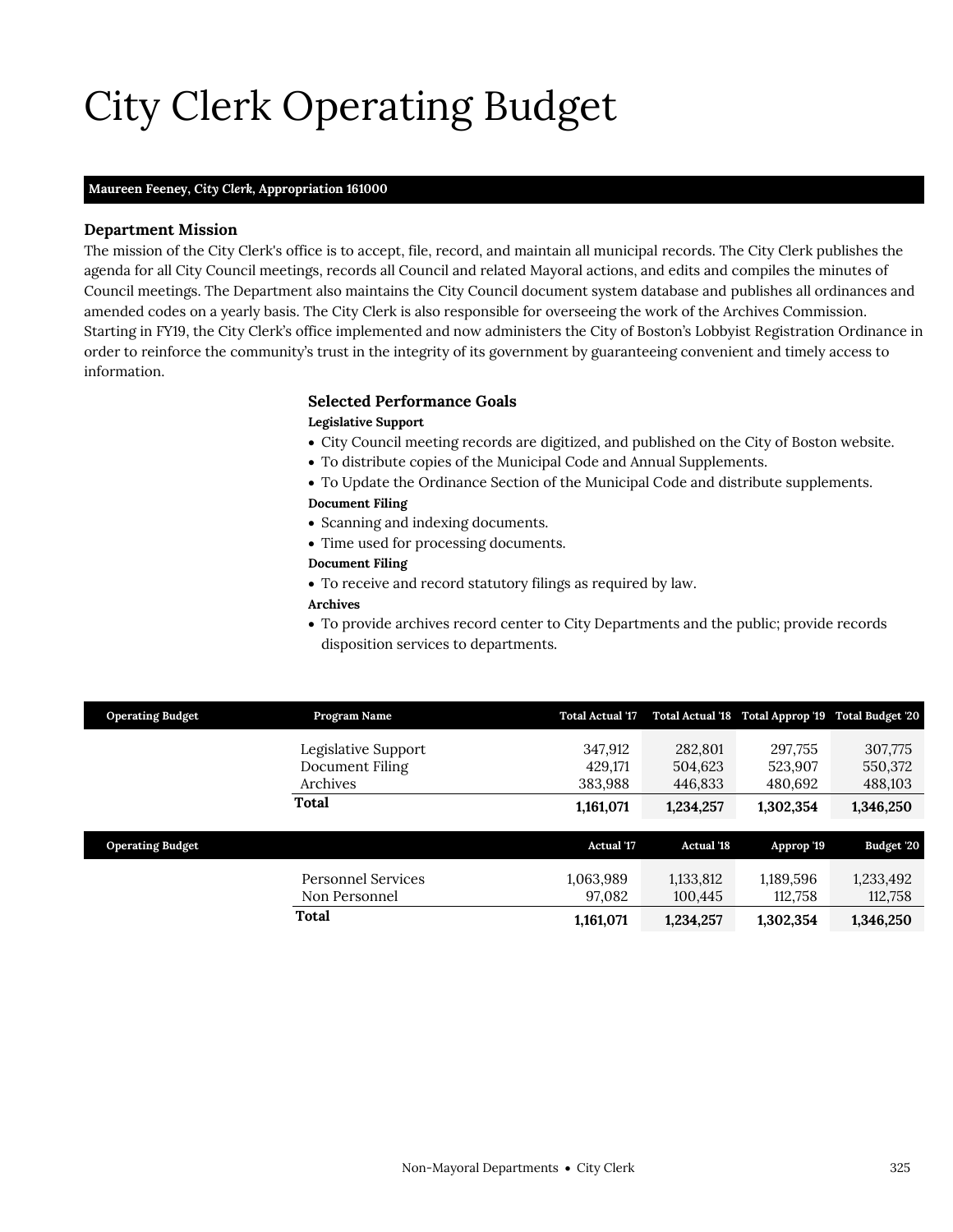# City Clerk Operating Budget



#### **Authorizing Statutes**

- Election of the City Clerk, CBC St. 2 §§ 11, 13, 550, 551; CBC St. 6 § 101; CBC Ord. §§ 2-10.1-2-10.4; M.G.L.A. c. 41, §§ 12-19.
- Duties of the City Clerk, M.G.L.A. c. 41, §§ 12-19; 1988 Mass. Acts ch. 68; M.G.L.A. c.55, § 26; CBC Ord. §§ 2-10.1-2-10.4; CBC Ord. § 2-12.5; CBC Ord. § 5-5.6; CBC Ord. § 5-5.10; CBC Ord. §§ 12-9A.1-12- 9A.9; CBC Ord. §18-1.
- City Archives and Records Commission, 1988 Mass. Acts ch. 68.

#### **Description of Services**

Services to the public include the sale of various licenses and permits, notarizing and attesting to documents, and filing, recording, and copying papers in the custody of the Clerk. Services to City government consist of providing informational resources and technical assistance, administration of oaths of office, attestation of various legal papers, custody of records, and administration of the state's open meeting law. The Archives Commission oversees the protection of City records, files, and other items of historic interest.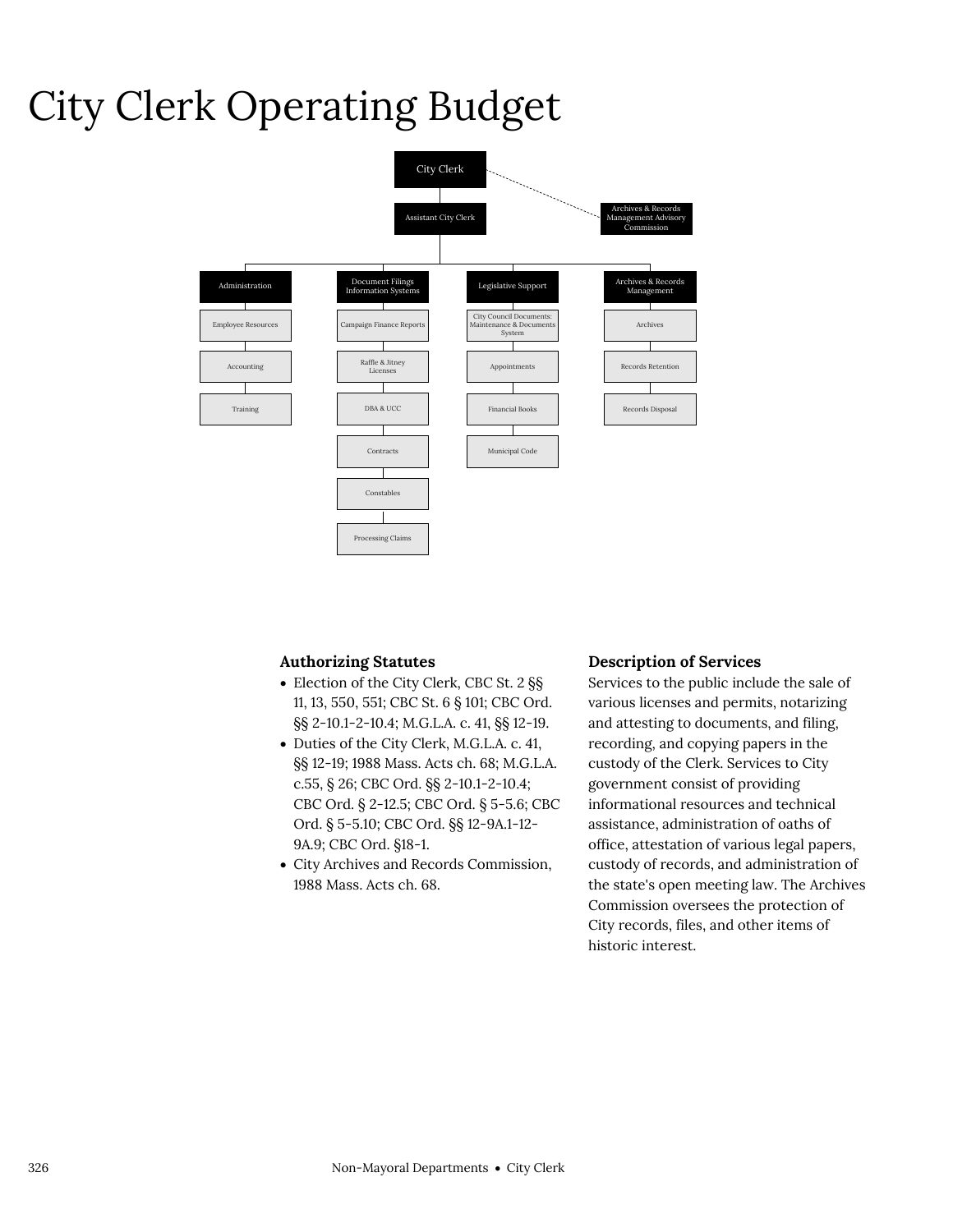# Department History

| <b>Personnel Services</b>                                                    | FY17 Expenditure                   | <b>FY18 Expenditure</b>       | <b>FY19 Appropriation</b>     | FY20 Adopted                  | $Inc/Dec 19$ vs $20$             |
|------------------------------------------------------------------------------|------------------------------------|-------------------------------|-------------------------------|-------------------------------|----------------------------------|
| 51000 Permanent Employees                                                    | 1,044,708                          | 1,110,310                     | 1,189,596                     | 1,233,492                     | 43,896                           |
| 51100 Emergency Employees                                                    | 0                                  | 0                             | 0                             | 0                             | 0                                |
| 51200 Overtime<br>51600 Unemployment Compensation                            | 19,281<br>$\mathbf{0}$             | 23,502<br>0                   | 0<br>0                        | 0<br>0                        | $\mathbf{0}$<br>0                |
| 51700 Workers' Compensation                                                  | $\mathbf{0}$                       | $\mathbf{0}$                  | $\mathbf{0}$                  | 0                             | $\overline{0}$                   |
| <b>Total Personnel Services</b>                                              | 1,063,989                          | 1,133,812                     | 1,189,596                     | 1,233,492                     | 43,896                           |
| <b>Contractual Services</b>                                                  | <b>FY17 Expenditure</b>            | FY18 Expenditure              | <b>FY19 Appropriation</b>     | FY20 Adopted                  | $Inc/Dec 19$ vs $20$             |
| 52100 Communications                                                         | 4,747                              | 5,094                         | 6,500                         | 6,500                         | 0                                |
| 52200 Utilities                                                              | 0                                  | 0                             | 0                             | 0                             | 0                                |
| 52400 Snow Removal                                                           | 0                                  | 0                             | 0                             | 0                             | $\overline{0}$                   |
| 52500 Garbage/Waste Removal                                                  | 0                                  | 0                             | $\overline{0}$                | 0                             | 0                                |
| 52600 Repairs Buildings & Structures<br>52700 Repairs & Service of Equipment | $\mathbf{0}$<br>4,637              | 0<br>3,018                    | $\Omega$<br>4,500             | $\Omega$<br>4,500             | $\overline{0}$<br>$\Omega$       |
| 52800 Transportation of Persons                                              | 2,857                              | 4,438                         | 5,725                         | 5,725                         | 0                                |
| 52900 Contracted Services                                                    | 48,572                             | 54,342                        | 70,453                        | 70,453                        | 0                                |
| <b>Total Contractual Services</b>                                            | 60,813                             | 66,892                        | 87,178                        | 87,178                        | $\overline{0}$                   |
| <b>Supplies &amp; Materials</b>                                              | FY17 Expenditure                   | FY18 Expenditure              | <b>FY19 Appropriation</b>     | FY20 Adopted                  | Inc/Dec 19 vs 20                 |
| 53000 Auto Energy Supplies                                                   | 0                                  | 0                             | 0                             | 0                             | 0                                |
| 53200 Food Supplies                                                          | 19                                 | 0                             | 0                             | 0                             | $\overline{0}$                   |
| 53400 Custodial Supplies                                                     | $\mathbf{0}$                       | $\mathbf{0}$                  | $\overline{0}$                | 0                             | $\overline{0}$                   |
| 53500 Med, Dental, & Hosp Supply<br>53600 Office Supplies and Materials      | $\mathbf{0}$<br>14,966             | $\mathbf{0}$<br>13,744        | $\overline{0}$<br>16,450      | $\overline{0}$<br>16,450      | $\overline{0}$<br>$\overline{0}$ |
| 53700 Clothing Allowance                                                     | $\mathbf{0}$                       | 1,000                         | 1,000                         | 1,000                         | $\Omega$                         |
| 53800 Educational Supplies & Mat                                             | $\boldsymbol{0}$                   | 0                             | $\mathbf{0}$                  | 0                             | 0                                |
|                                                                              |                                    |                               |                               |                               |                                  |
| 53900 Misc Supplies & Materials                                              | $\mathbf{0}$                       | $\mathbf{0}$                  | $\overline{0}$                | $\overline{0}$                | 0                                |
| <b>Total Supplies &amp; Materials</b>                                        | 14,985                             | 14,744                        | 17,450                        | 17,450                        | $\overline{0}$                   |
| <b>Current Chgs &amp; Oblig</b>                                              | <b>FY17 Expenditure</b>            | <b>FY18 Expenditure</b>       | <b>FY19 Appropriation</b>     | FY20 Adopted                  | $Inc/Dec 19$ vs $20$             |
| 54300 Workers' Comp Medical                                                  | 0                                  | 0                             | 0                             | 0                             | 0                                |
| 54400 Legal Liabilities                                                      | $\mathbf{0}$                       | 0                             | 0                             | 0                             | 0                                |
| 54500 Aid To Veterans                                                        | 0                                  | 0                             | 0                             | 0                             | 0                                |
| 54600 Current Charges H&I                                                    | $\mathbf{0}$                       | $\mathbf{0}$                  | $\overline{0}$                | $\overline{0}$                | $\overline{0}$                   |
| 54700 Indemnification<br>54800 Reserve Account                               | $\boldsymbol{0}$<br>$\overline{0}$ | 0<br>$\Omega$                 | 0<br>$\overline{0}$           | 0<br>$\overline{0}$           | $\overline{0}$<br>$\overline{0}$ |
| 54900 Other Current Charges                                                  | 5,682                              | 14,580                        | 8,130                         | 8,130                         | 0                                |
| Total Current Chgs & Oblig                                                   | 5,682                              | 14,580                        | 8,130                         | 8,130                         | $\Omega$                         |
| Equipment                                                                    | FY17 Expenditure                   | <b>FY18 Expenditure</b>       | <b>FY19 Appropriation</b>     | FY20 Adopted                  | Inc/Dec 19 vs 20                 |
| 55000 Automotive Equipment                                                   | 0                                  | 0                             | 0                             | 0                             | 0                                |
| 55400 Lease/Purchase                                                         | $\boldsymbol{0}$                   | $\mathbf{0}$                  | $\mathbf{0}$                  | 0                             | 0                                |
| 55600 Office Furniture & Equipment                                           | 5,657                              | 3,582                         | 0                             | 0                             | 0                                |
| 55900 Misc Equipment                                                         | 9,945                              | 647                           | $\mathbf{0}$                  | $\boldsymbol{0}$              | 0                                |
| <b>Total Equipment</b>                                                       | 15,602                             | 4,229                         | 0                             | 0                             | $\mathbf{0}$                     |
| Other                                                                        | FY17 Expenditure                   | FY18 Expenditure              | <b>FY19 Appropriation</b>     | FY20 Adopted                  | Inc/Dec 19 vs 20                 |
| 56200 Special Appropriation                                                  | 0                                  | 0                             | 0                             | 0                             | 0                                |
| 57200 Structures & Improvements                                              | 0                                  | $\boldsymbol{0}$              | 0                             | 0                             | $\boldsymbol{0}$                 |
| 58000 Land & Non-Structure                                                   | $\mathbf{0}$                       | 0                             | 0                             | 0                             | 0                                |
| <b>Total Other</b><br>Grand Total                                            | $\boldsymbol{0}$<br>1,161,071      | $\boldsymbol{0}$<br>1,234,257 | $\boldsymbol{0}$<br>1,302,354 | $\boldsymbol{0}$<br>1,346,250 | $\mathbf{0}$<br>43,896           |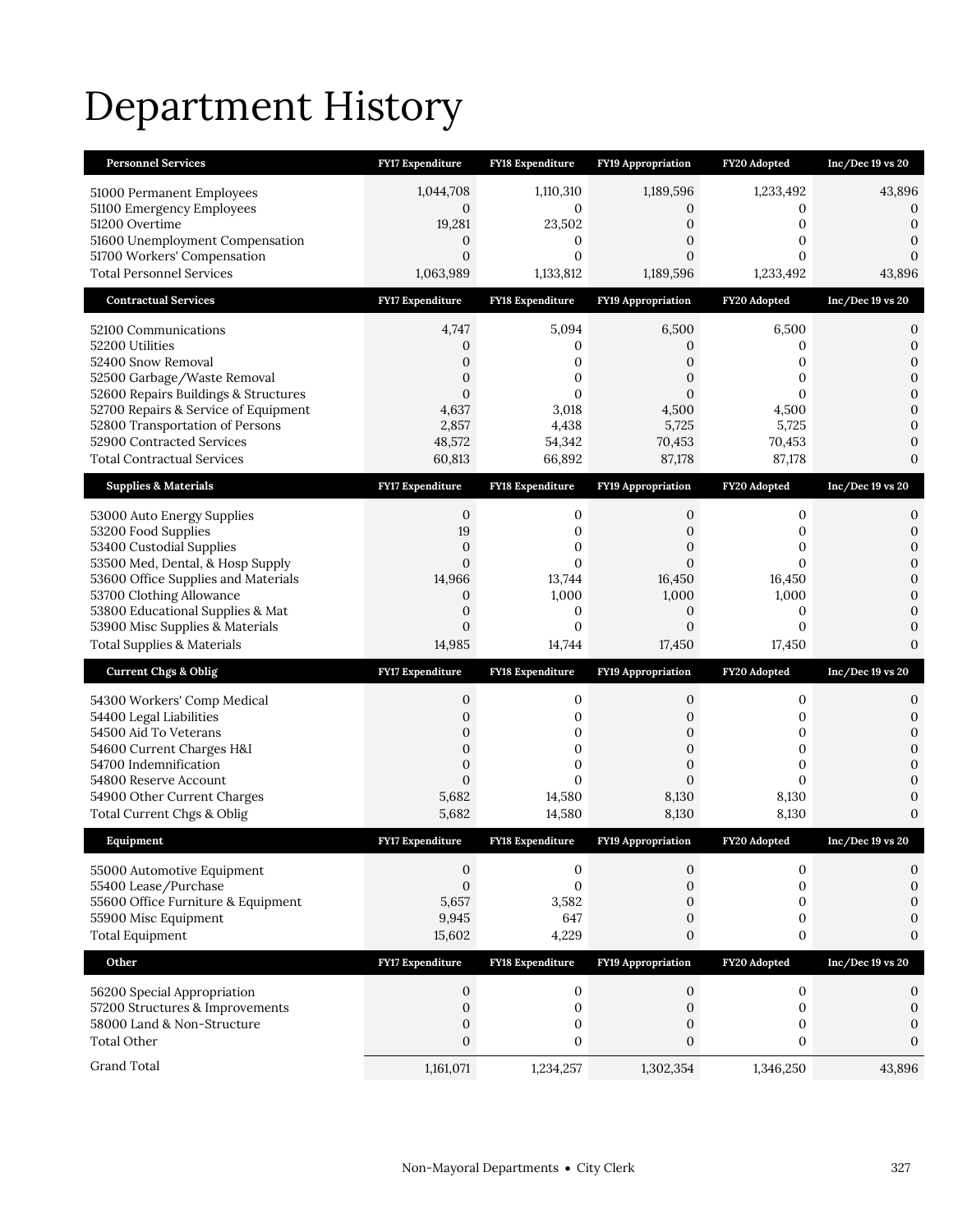## Department Personnel

| Title         | Union<br>Code   | Grade | Position | <b>FY20 Salary</b> | Title                     | Union<br>Code   | Grade | Position | <b>FY20 Salary</b> |
|---------------|-----------------|-------|----------|--------------------|---------------------------|-----------------|-------|----------|--------------------|
|               |                 |       |          |                    |                           |                 |       |          |                    |
| Adm Sec       | SU <sub>4</sub> | 14    | 1.00     | 62,578             | <b>Asst City Clerk</b>    | <b>EXM</b>      | 09    | 1.00     | 112,853            |
| Admin Asst    | SE <sub>1</sub> | 04    | 1.00     | 65,013             | City Clerk                | <b>CDH</b>      | NG    | 1.00     | 98,388             |
| Admin Asst    | SE <sub>1</sub> | 05    | 5.00     | 346,841            | Head Clerk & Secretary    | SU <sub>4</sub> | 13    | 1.00     | 57,684             |
| Admin Analyst | SE <sub>1</sub> | 04    | 1.00     | 58,315             | Prin Admin Asst           | SE <sub>1</sub> | 09    | 1.00     | 116,247            |
| Archivist     | SE <sub>1</sub> | 09    | 1.00     | 116,247            | Senior Admin Asst         | SE <sub>1</sub> | 07    | 1.00     | 99,027             |
|               |                 |       |          |                    | Sr Adm Asst               | SE <sub>1</sub> | 05    | 1.00     | 82,700             |
|               |                 |       |          |                    | <b>Total</b>              |                 |       | 15       | 1,215,893          |
|               |                 |       |          |                    |                           |                 |       |          |                    |
|               |                 |       |          |                    | Adjustments               |                 |       |          |                    |
|               |                 |       |          |                    | Differential Payments     |                 |       |          | 4,000              |
|               |                 |       |          |                    | Other                     |                 |       |          | 13,600             |
|               |                 |       |          |                    | Chargebacks               |                 |       |          | $\mathbf{0}$       |
|               |                 |       |          |                    | Salary Savings            |                 |       |          | $\mathbf{0}$       |
|               |                 |       |          |                    | <b>FY20 Total Request</b> |                 |       |          | 1,233,493          |
|               |                 |       |          |                    |                           |                 |       |          |                    |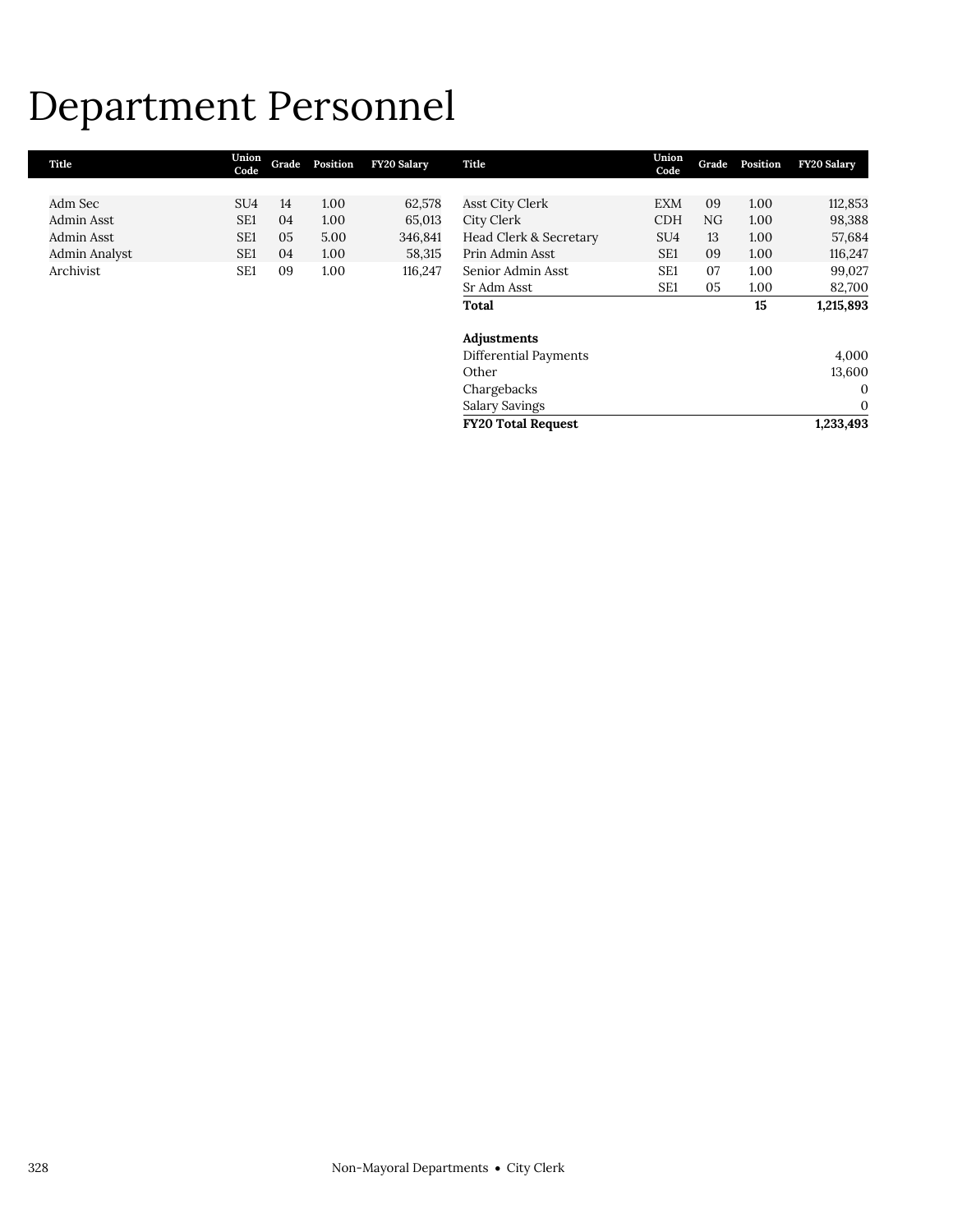# <span id="page-8-0"></span>Program 1. Legislative Support

### **Maureen Feeney,** *Manager,* **Organization 161100**

### **Program Description**

The Legislative Support Program carries out government functions required by state and local law and manages and maintains the City Council document system database. The program also administers oaths of office and maintains records relative to the appointment or election of City officers. The program maintains and updates the City of Boston Code, advises City officials on the Commonwealth's open meeting law, and maintains copies of City of Boston official reports.

|             | <b>Operating Budget</b> |                                                                                      | <b>Actual '17</b> | <b>Actual '18</b> | Approp '19        | Budget '20        |
|-------------|-------------------------|--------------------------------------------------------------------------------------|-------------------|-------------------|-------------------|-------------------|
|             |                         | <b>Personnel Services</b><br>Non Personnel                                           | 294,700<br>53,212 | 258,314<br>24,487 | 272,262<br>25,493 | 282,282<br>25,493 |
|             |                         | Total                                                                                | 347,912           | 282,801           | 297,755           | 307,775           |
| Performance |                         |                                                                                      |                   |                   |                   |                   |
| Goal:       |                         | City Council meeting are create updated, and published on the City of Boston website |                   |                   |                   |                   |
|             |                         | <b>Performance Measures</b>                                                          | <b>Actual '17</b> | <b>Actual '18</b> | Projected '19     | Target '20        |
|             |                         | Records Digitized                                                                    |                   | 2,923             | 1,772             | 2,600             |
| Goal:       |                         | To distribute copies of the Municipal Code and Annual Supplements                    |                   |                   |                   |                   |
|             |                         | <b>Performance Measures</b>                                                          | <b>Actual '17</b> | <b>Actual '18</b> | Projected '19     | Target '20        |
|             |                         | Codes and Supplements distributed                                                    | 161               | 255               | 190               | 180               |
| Goal:       |                         | To receive, prepare, record and distribute financial and legislative documents       |                   |                   |                   |                   |
|             |                         | <b>Performance Measures</b>                                                          | <b>Actual</b> '17 | <b>Actual '18</b> | Projected '19     | Target '20        |
|             |                         | Processing Hours                                                                     |                   | 1,065             | 2,200             | 1,900             |
| Goal:       |                         | To Update the Ordinance section of the Municipal Code and distribute supplements     |                   |                   |                   |                   |
|             |                         | <b>Performance Measures</b>                                                          | <b>Actual</b> '17 | <b>Actual '18</b> | Projected '19     | Target '20        |

| Annual Code Supplement and CD<br>produced in April |
|----------------------------------------------------|
|----------------------------------------------------|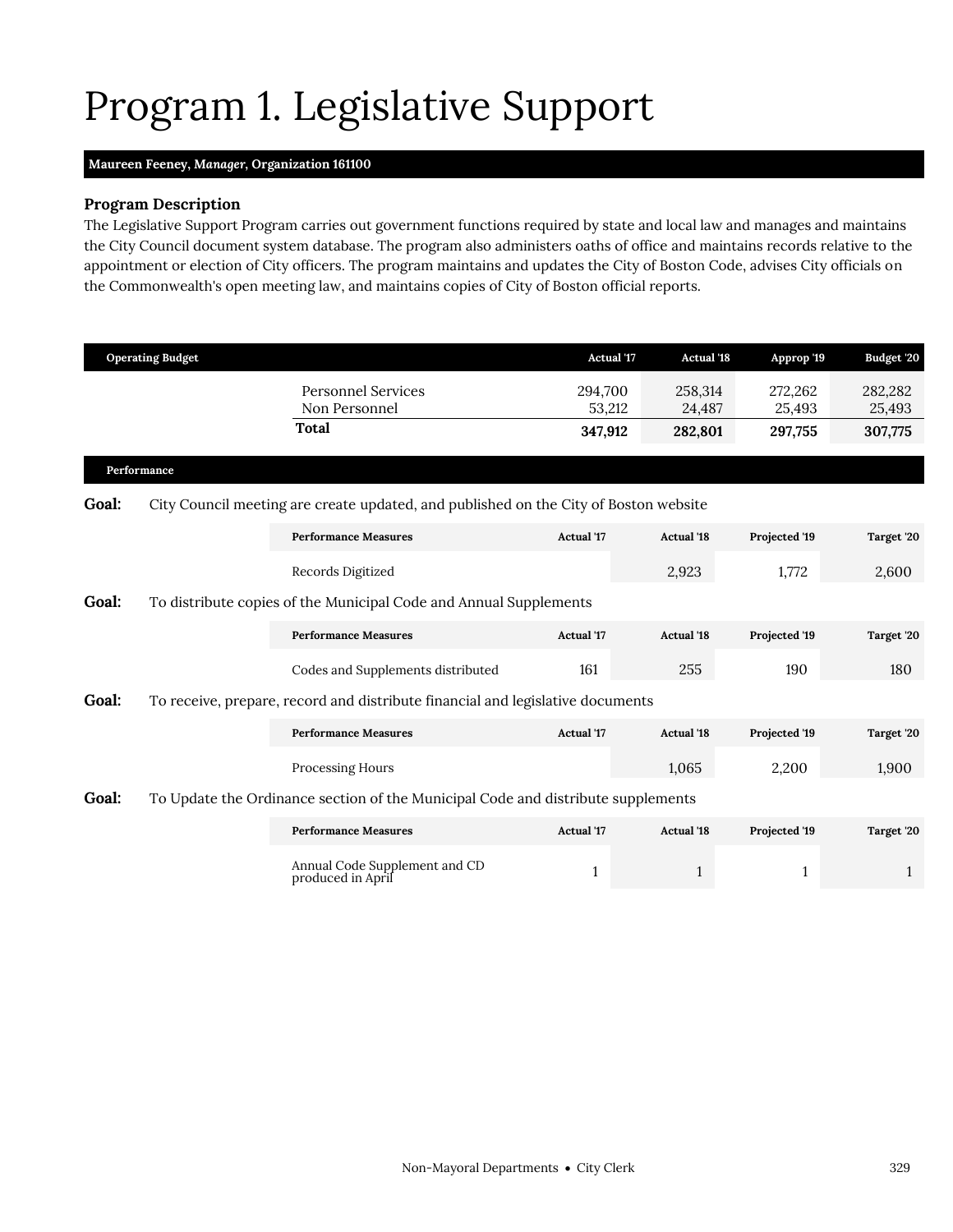## <span id="page-9-0"></span>Program 2. Document Filing

### **Maureen Feeney,** *Manager,* **Organization 161200**

### **Program Description**

The City Clerk is the supervisor of records and the filing agency for the City. The Office of the City Clerk is required to record, file, and maintain indices of public documents.

|       | <b>Operating Budget</b>            |                                                                                                       | <b>Actual</b> '17 | <b>Actual</b> '18 | Approp '19        | Budget '20        |
|-------|------------------------------------|-------------------------------------------------------------------------------------------------------|-------------------|-------------------|-------------------|-------------------|
|       |                                    | <b>Personnel Services</b><br>Non Personnel                                                            | 411,600<br>17,571 | 494,676<br>9,947  | 510,847<br>13,060 | 537,312<br>13,060 |
|       |                                    | <b>Total</b>                                                                                          | 429,171           | 504,623           | 523,907           | 550,372           |
|       | Performance                        |                                                                                                       |                   |                   |                   |                   |
| Goal: | Scanning and indexing documents    |                                                                                                       |                   |                   |                   |                   |
|       |                                    | <b>Performance Measures</b>                                                                           | <b>Actual</b> '17 | <b>Actual</b> '18 | Projected '19     | Target '20        |
|       |                                    | Records Digitized                                                                                     |                   | 5,737             | 6,000             | 5,500             |
| Goal: | Time used for processing documents |                                                                                                       |                   |                   |                   |                   |
|       |                                    | <b>Performance Measures</b>                                                                           | Actual '17        | <b>Actual '18</b> | Projected '19     | Target '20        |
|       |                                    | Processing Hours                                                                                      |                   | 2,923             | 2,500             | 3,500             |
| Goal: |                                    | To receive and record statutory filings as required by law                                            |                   |                   |                   |                   |
|       |                                    | <b>Performance Measures</b>                                                                           | <b>Actual</b> '17 | <b>Actual '18</b> | Projected '19     | Target '20        |
|       |                                    | Business Certificate Received &<br>Processed, Physician Certificate<br>Received & Processed, & Claims | 8,064             | 7,370             | 8,000             | 7,624             |
|       |                                    | Other Statutory Document Filing &<br>Public Hearing Notices                                           | 2,870             | 3,082             | 2,721             | 2,800             |
|       |                                    | Statement of Financial Interest &<br>University Accountability Report                                 | 91                | 102               | 80                | 75                |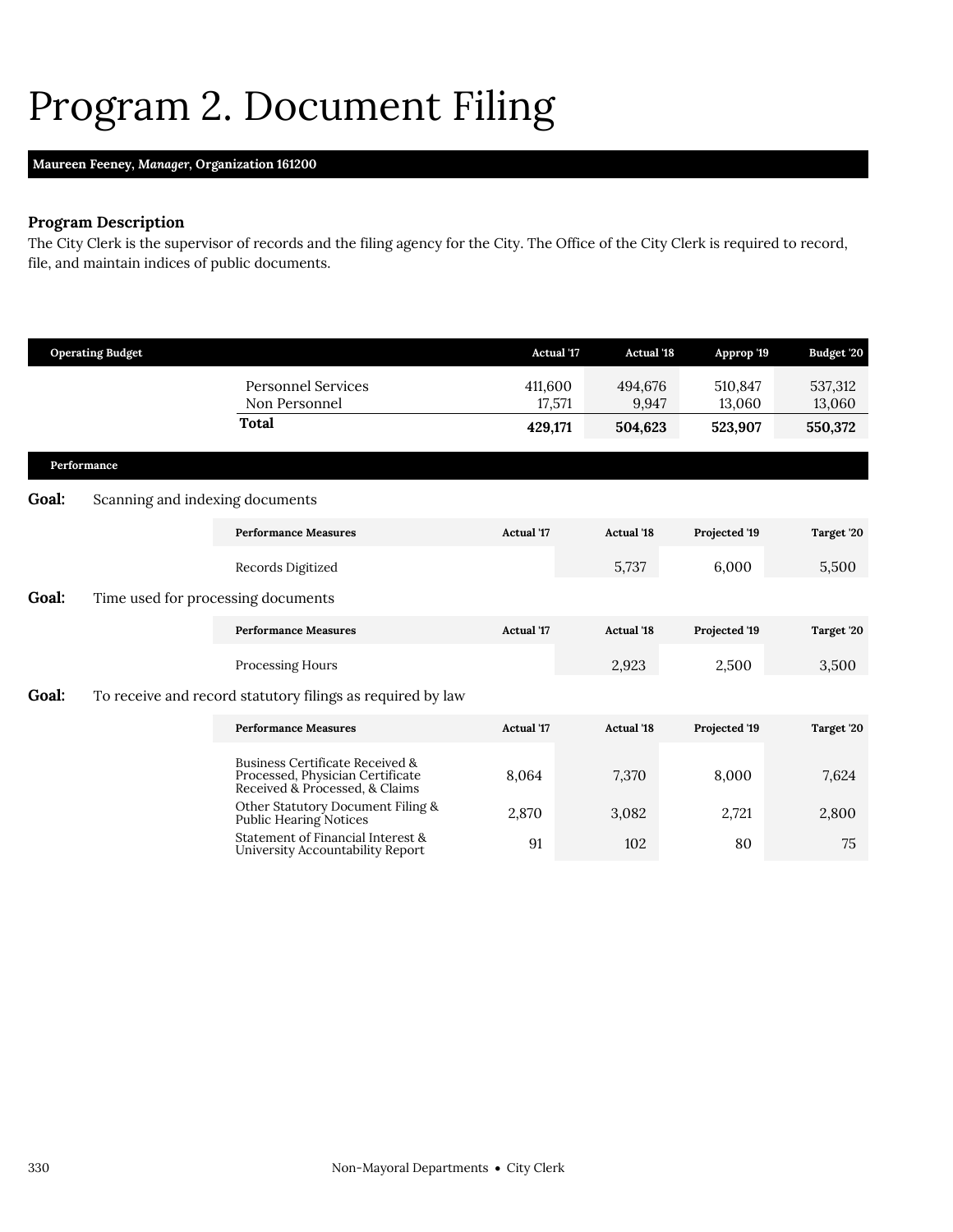## <span id="page-10-0"></span>Program 3. Archives

#### **Maureen Feeney,** *Manager,* **Organization 161300**

### **Program Description**

The Archives oversees the preservation of significant records and facilitates improved and cost-effective access to public records by Boston municipal government and its citizens. It also oversees the elimination of obsolete records.

| <b>Operating Budget</b>                    | <b>Actual</b> '17 | <b>Actual</b> '18 | Approp '19        | <b>Budget '20</b> |
|--------------------------------------------|-------------------|-------------------|-------------------|-------------------|
| <b>Personnel Services</b><br>Non Personnel | 357,689<br>26.299 | 380.822<br>66.011 | 406.487<br>74.205 | 413,898<br>74,205 |
| Total                                      | 383,988           | 446.833           | 480.692           | 488,103           |

#### **Performance**

### Goal: To provide archives record center to City departments and the public; provide records disposition services to departments

| <b>Performance Measures</b>                                                       | <b>Actual</b> '17 | <b>Actual</b> '18 | Projected '19  | Target 20      |
|-----------------------------------------------------------------------------------|-------------------|-------------------|----------------|----------------|
| Administrative and Constituent<br>Consultation<br>Destruction Approvals (Cu. Ft.) | 3.000             | 1.759<br>9,663    | 2.059<br>1,003 | 1,600<br>1,500 |
| <b>Processing Hours</b><br>Records Digitized Images                               | 6.844             | 1,065<br>1.971    | 2,200<br>2,059 | 1,900<br>1,600 |
| Records Transfers to Archives &<br>Offsite Storage MB                             |                   | 343,390           | 2.792          | 150,000        |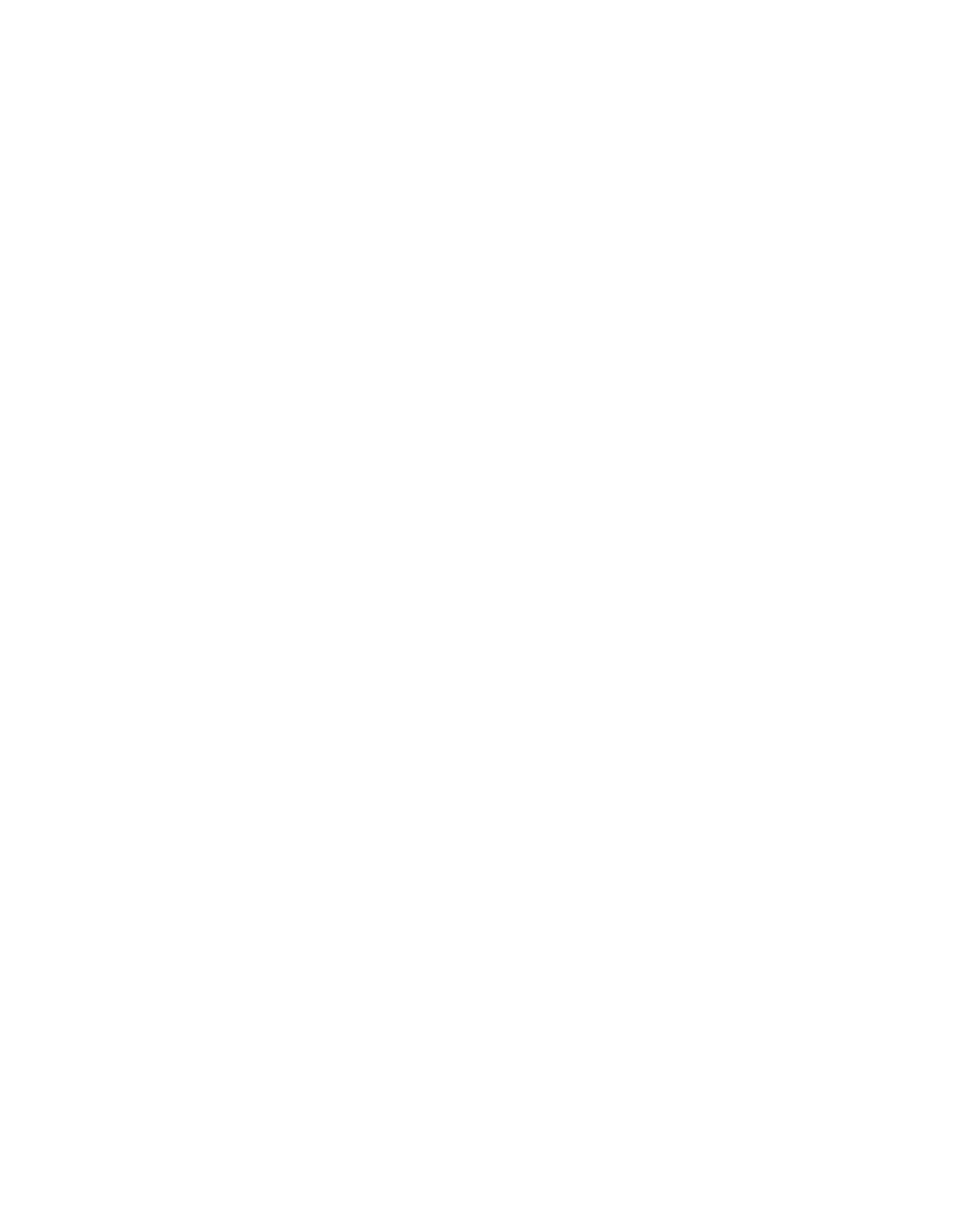# City Council Operating Budget

### **Andrea Campbell,** *Council President,* **Appropriation 112000**

#### **Department Mission**

As the Legislative body of the City, the City Council serves as a link between the citizens of Boston and their municipal government. Through the filing of legislation, the enactment of orders, ordinances and resolutions, the Council actively represents the diverse interests of Bostonians while ensuring the efficient and cost effective delivery of services. The Council fulfills its obligation as the appropriating authority by analyzing appropriations and loan orders.

#### <span id="page-12-0"></span>**Selected Performance Goals**

#### **City Councilors**

- To ensure the sustainable and efficient delivery of city services for Boston residents.
- To review, create and/or strengthen policies and laws that address the current and future needs of Boston residents, businesses and organizations.

| <b>Operating Budget</b> | Program Name                  | <b>Total Actual '17</b> |                   | Total Actual '18 Total Approp '19 Total Budget '20 |            |
|-------------------------|-------------------------------|-------------------------|-------------------|----------------------------------------------------|------------|
|                         | Administration                | 328,994                 | 284,685           | 406.613                                            | 457,612    |
|                         | City Councilors               | 4,257,060               | 4,425,035         | 4,689,119                                          | 4,682,899  |
|                         | Legislative/Financial Support | 498.016                 | 538,725           | 570,969                                            | 580,789    |
|                         | Total                         | 5,084,070               | 5,248,445         | 5,666,701                                          | 5,721,300  |
|                         |                               |                         |                   |                                                    |            |
| <b>Operating Budget</b> |                               | <b>Actual '17</b>       | <b>Actual '18</b> | Approp '19                                         | Budget '20 |
|                         | Personnel Services            | 4,937,864               | 5,057,090         | 5,400,501                                          | 5,420,000  |
|                         | Non Personnel                 | 146,206                 | 191,355           | 266,200                                            | 301,300    |
|                         | Total                         | 5,084,070               | 5,248,445         | 5,666,701                                          | 5,721,300  |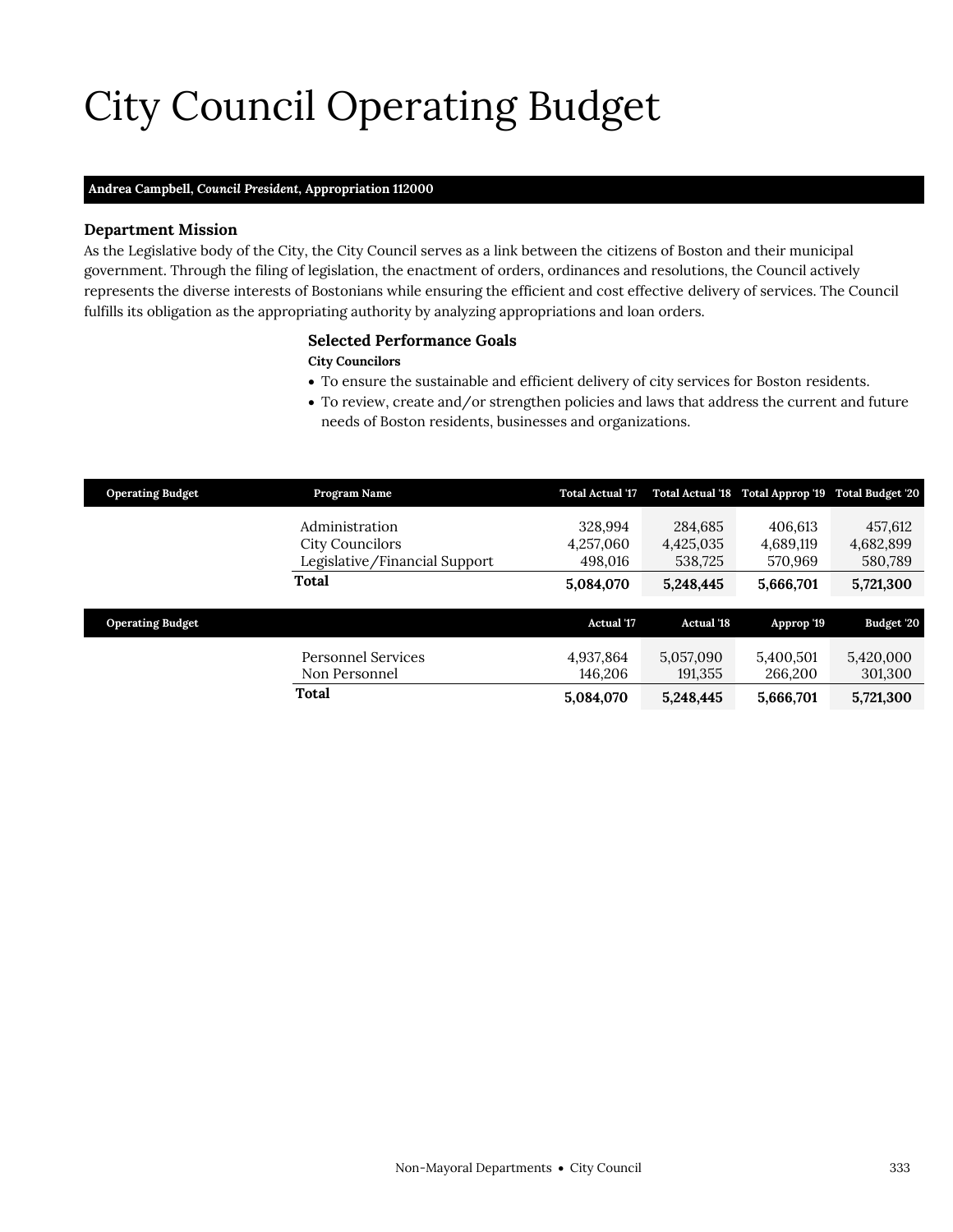# City Council Operating Budget



### **Authorizing Statutes**

- Structure of City Council, 1948 Mass. Acts ch. 452, as amended.
- District Representation, 1982 Mass. Acts ch. 605; 1991 Mass. Acts ch. 108; 1986 Mass. Acts ch. 343.

#### **Description of Services**

Members draft and file legislation on a wide range of public affairs in Boston designed to improve the quality of life for its citizens. Each year the Council conducts an extensive series of public hearings to review the Mayor's appropriation request for the subsequent fiscal year. After a thorough analysis and determination that the request is fiscally sound, the Council approves an appropriation. Constituent needs are served as directed by each individual councilor.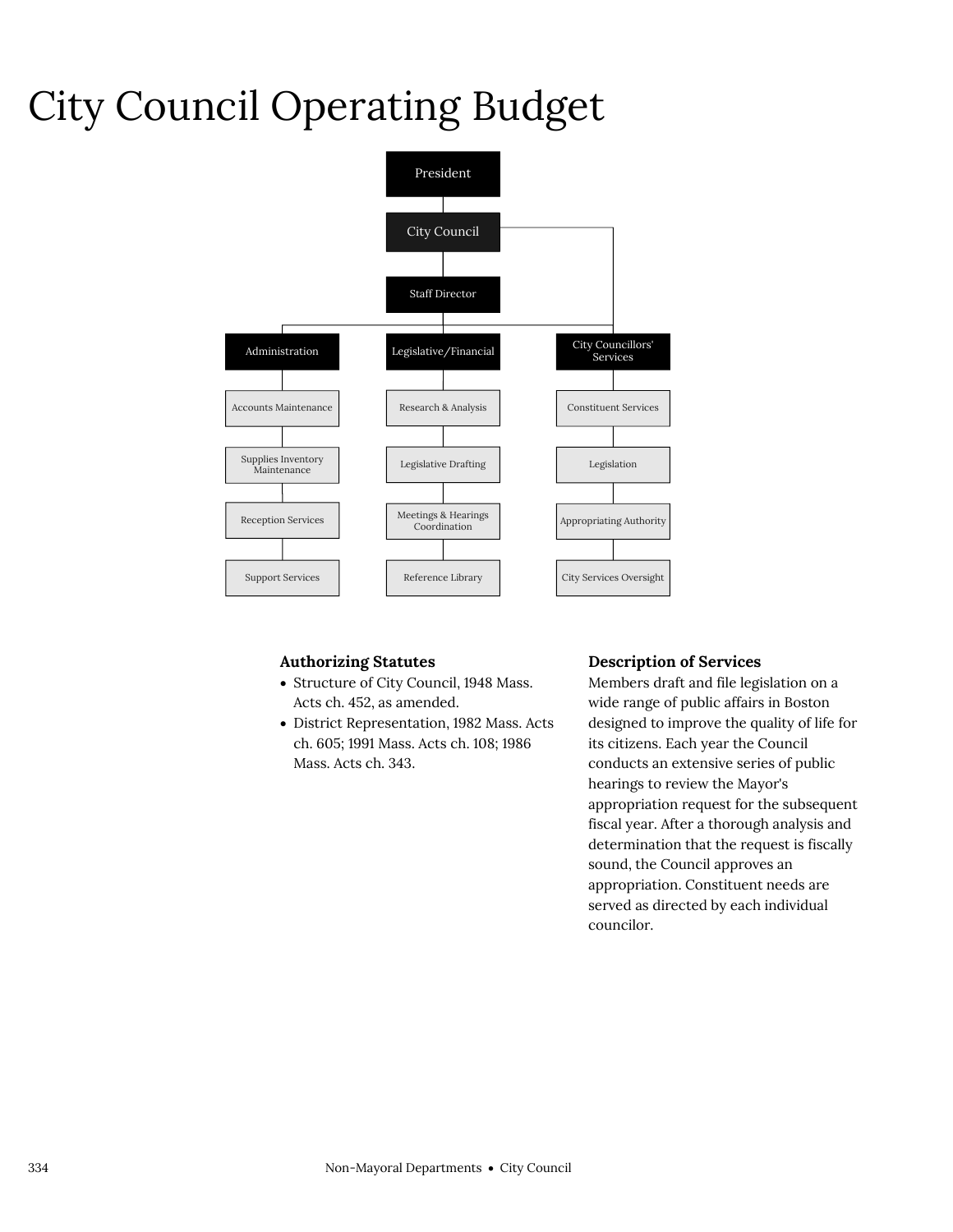# Department History

| <b>Personnel Services</b>                                                    | FY17 Expenditure         | <b>FY18 Expenditure</b>  | <b>FY19 Appropriation</b> | FY20 Adopted           | $Inc/Dec$ 19 vs 20           |
|------------------------------------------------------------------------------|--------------------------|--------------------------|---------------------------|------------------------|------------------------------|
| 51000 Permanent Employees                                                    | 4,880,897                | 4,945,205                | 5,280,501                 | 5,300,000              | 19,499                       |
| 51100 Emergency Employees                                                    | 0                        | 0                        | 0                         | 0                      | 0                            |
| 51200 Overtime                                                               | $\mathbf{0}$             | 0                        | $\mathbf{0}$              | $\mathbf{0}$           | $\mathbf{0}$                 |
| 51600 Unemployment Compensation<br>51700 Workers' Compensation               | 32,168<br>24,799         | 87,086<br>24,799         | 90,000<br>30,000          | 90,000<br>30,000       | $\mathbf{0}$<br>$\mathbf{0}$ |
| <b>Total Personnel Services</b>                                              | 4,937,864                | 5,057,090                | 5,400,501                 | 5,420,000              | 19,499                       |
| <b>Contractual Services</b>                                                  | <b>FY17 Expenditure</b>  | <b>FY18 Expenditure</b>  | <b>FY19 Appropriation</b> | FY20 Adopted           | $Inc/Dec 19$ vs $20$         |
| 52100 Communications                                                         | 5,964                    | 2,461                    | 20,000                    | 20,000                 | 0                            |
| 52200 Utilities                                                              | 0                        | 0                        | 0                         | 0                      | $\boldsymbol{0}$             |
| 52400 Snow Removal                                                           | 0                        | 0                        | 0                         | 0                      | $\mathbf{0}$                 |
| 52500 Garbage/Waste Removal                                                  | $\overline{0}$           | 0                        | 0                         | $\mathbf{0}$           | $\mathbf{0}$                 |
| 52600 Repairs Buildings & Structures<br>52700 Repairs & Service of Equipment | $\mathbf{0}$<br>4,143    | 0<br>4,545               | $\overline{0}$<br>7,600   | $\Omega$<br>7,600      | $\mathbf{0}$<br>$\mathbf{0}$ |
| 52800 Transportation of Persons                                              | $\mathbf{0}$             | $\mathbf{0}$             | $\theta$                  | $\mathbf{0}$           | $\Omega$                     |
| 52900 Contracted Services                                                    | 96,789                   | 111,761                  | 144,500                   | 179,500                | 35,000                       |
| <b>Total Contractual Services</b>                                            | 106,896                  | 118,767                  | 172,100                   | 207,100                | 35,000                       |
| <b>Supplies &amp; Materials</b>                                              | <b>FY17 Expenditure</b>  | FY18 Expenditure         | <b>FY19 Appropriation</b> | FY20 Adopted           | $Inc/Dec 19$ vs $20$         |
| 53000 Auto Energy Supplies                                                   | 0                        | 0                        | 0                         | 0                      | 0                            |
| 53200 Food Supplies                                                          | 6,945                    | 7,705                    | 9,000                     | 8,000                  | $-1,000$                     |
| 53400 Custodial Supplies                                                     | 0                        | 0                        | 0                         | 0                      | $\Omega$                     |
| 53500 Med, Dental, & Hosp Supply<br>53600 Office Supplies and Materials      | $\overline{0}$<br>13,517 | $\overline{0}$<br>33,809 | $\overline{0}$<br>30,500  | $\mathbf{0}$<br>31,500 | $\mathbf{0}$<br>1,000        |
| 53700 Clothing Allowance                                                     | 0                        | 0                        | 0                         | 0                      | $\mathbf{0}$                 |
| 53800 Educational Supplies & Mat                                             | $\boldsymbol{0}$         | $\boldsymbol{0}$         | 0                         | $\mathbf{0}$           | $\mathbf{0}$                 |
|                                                                              |                          |                          |                           |                        |                              |
| 53900 Misc Supplies & Materials                                              | $\overline{0}$           | 0                        | $\overline{0}$            | $\mathbf{0}$           | $\mathbf{0}$                 |
| <b>Total Supplies &amp; Materials</b>                                        | 20,462                   | 41,514                   | 39,500                    | 39,500                 | $\mathbf{0}$                 |
| <b>Current Chgs &amp; Oblig</b>                                              | <b>FY17 Expenditure</b>  | <b>FY18 Expenditure</b>  | <b>FY19 Appropriation</b> | FY20 Adopted           | Inc/Dec 19 vs 20             |
| 54300 Workers' Comp Medical                                                  | 921                      | 900                      | 10,000                    | 10,000                 | 0                            |
| 54400 Legal Liabilities                                                      | $\mathbf{0}$             | 0                        | 0                         | 0                      | $\boldsymbol{0}$             |
| 54500 Aid To Veterans                                                        | 0                        | $\boldsymbol{0}$         | 0                         | $\mathbf{0}$           | $\mathbf{0}$                 |
| 54600 Current Charges H&I                                                    | $\overline{0}$           | $\mathbf{0}$             | $\overline{0}$            | $\mathbf{0}$           | $\mathbf{0}$                 |
| 54700 Indemnification                                                        | 0                        | $\boldsymbol{0}$         | 0                         | 0<br>$\Omega$          | $\overline{0}$               |
| 54800 Reserve Account<br>54900 Other Current Charges                         | $\overline{0}$<br>12,098 | $\overline{0}$<br>12,652 | $\overline{0}$<br>14,100  | 14,200                 | $\mathbf{0}$<br>100          |
| Total Current Chgs & Oblig                                                   | 13,019                   | 13,552                   | 24,100                    | 24,200                 | 100                          |
| Equipment                                                                    | <b>FY17 Expenditure</b>  | <b>FY18 Expenditure</b>  | FY19 Appropriation        | FY20 Adopted           | $Inc/Dec 19$ vs $20$         |
|                                                                              | 0                        | 0                        | $\boldsymbol{0}$          | 0                      | 0                            |
| 55000 Automotive Equipment<br>55400 Lease/Purchase                           | $\boldsymbol{0}$         | $\boldsymbol{0}$         | $\overline{0}$            | $\mathbf{0}$           | $\boldsymbol{0}$             |
| 55600 Office Furniture & Equipment                                           | 4,350                    | 3,564                    | 8,000                     | 8,000                  | $\mathbf{0}$                 |
| 55900 Misc Equipment                                                         | 1,479                    | 13,958                   | 22,500                    | 22,500                 | $\boldsymbol{0}$             |
| <b>Total Equipment</b>                                                       | 5,829                    | 17,522                   | 30,500                    | 30,500                 | $\mathbf{0}$                 |
| Other                                                                        | FY17 Expenditure         | FY18 Expenditure         | FY19 Appropriation        | <b>FY20 Adopted</b>    | $Inc/Dec 19$ vs $20$         |
| 56200 Special Appropriation                                                  | 0                        | 0                        | $\mathbf{0}$              | $\boldsymbol{0}$       | 0                            |
| 57200 Structures & Improvements                                              | $\boldsymbol{0}$         | $\boldsymbol{0}$         | $\mathbf{0}$              | $\boldsymbol{0}$       | $\boldsymbol{0}$             |
| 58000 Land & Non-Structure                                                   | $\boldsymbol{0}$         | $\boldsymbol{0}$         | 0                         | 0                      | $\boldsymbol{0}$             |
| <b>Total Other</b>                                                           | $\boldsymbol{0}$         | 0                        | $\boldsymbol{0}$          | $\boldsymbol{0}$       | $\boldsymbol{0}$             |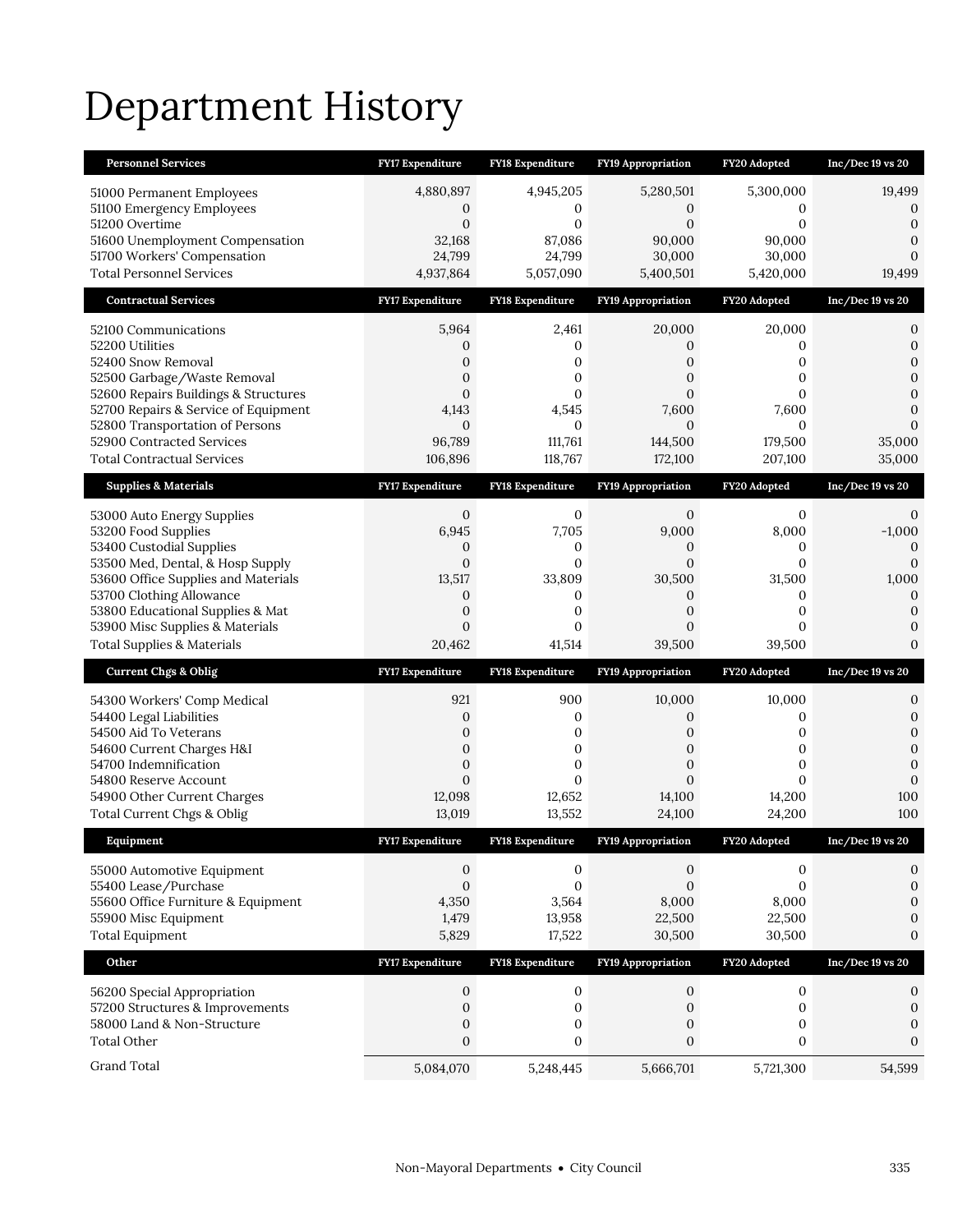## Department Personnel

| Title                                  | Union<br>Code | Grade | Position | <b>FY20 Salary</b> | Title                                   | Union<br>Code | Grade | Position | <b>FY20 Salary</b> |
|----------------------------------------|---------------|-------|----------|--------------------|-----------------------------------------|---------------|-------|----------|--------------------|
|                                        |               |       |          |                    |                                         |               |       |          |                    |
| Admin Asst (CC)                        | <b>CCE</b>    | NG    | 22.00    | 680,822            | Dir of Legislative Bud Analysis         | <b>CCS</b>    | NG    | 1.00     | 80,440             |
| Admin & Technical Asst                 | <b>CCS</b>    | NG    | 1.00     | 47,510             | Legislative Assistant                   | <b>CCS</b>    | NG    | 1.00     | 48,264             |
| Business Manager (CC)                  | <b>CCS</b>    | NG    | 1.00     | 62,820             | Off Manager                             | <b>CCS</b>    | NG    | 1.00     | 42,734             |
| Central Staff Director                 | <b>CCS</b>    | NG    | 1.00     | 89,549             | Research & Policy Director              | <b>CCS</b>    | NG    | 1.00     | 74,693             |
| City Councilor                         | <b>CCE</b>    | NG    | 13.00    | 1,326,750          | Secretary CC                            | <b>CCE</b>    | NG    | 68.00    | 2,259,922          |
| City Messenger & Sr Leg Asst           | <b>CCS</b>    | NG    | 1.00     | 63,160             | Sr Leg Asst & Budget Analyst            | <b>CCS</b>    | NG    | 2.00     | 127,773            |
| Compliance Director & Staff<br>Counsel | <b>CCS</b>    | NG    | 1.00     | 89,653             | Television Operations & Tech<br>Manager | <b>CCS</b>    | NG    | 1.00     | 68,652             |
|                                        |               |       |          |                    | Total                                   |               |       | 115      | 5,062,742          |
|                                        |               |       |          |                    | Adjustments                             |               |       |          |                    |
|                                        |               |       |          |                    | Differential Payments                   |               |       |          | $\Omega$           |
|                                        |               |       |          |                    | Other                                   |               |       |          | 247,005            |
|                                        |               |       |          |                    | Chargebacks                             |               |       |          | $\Omega$           |
|                                        |               |       |          |                    | Salary Savings                          |               |       |          | $-9,745$           |
|                                        |               |       |          |                    | <b>FY20 Total Request</b>               |               |       |          | 5,300,002          |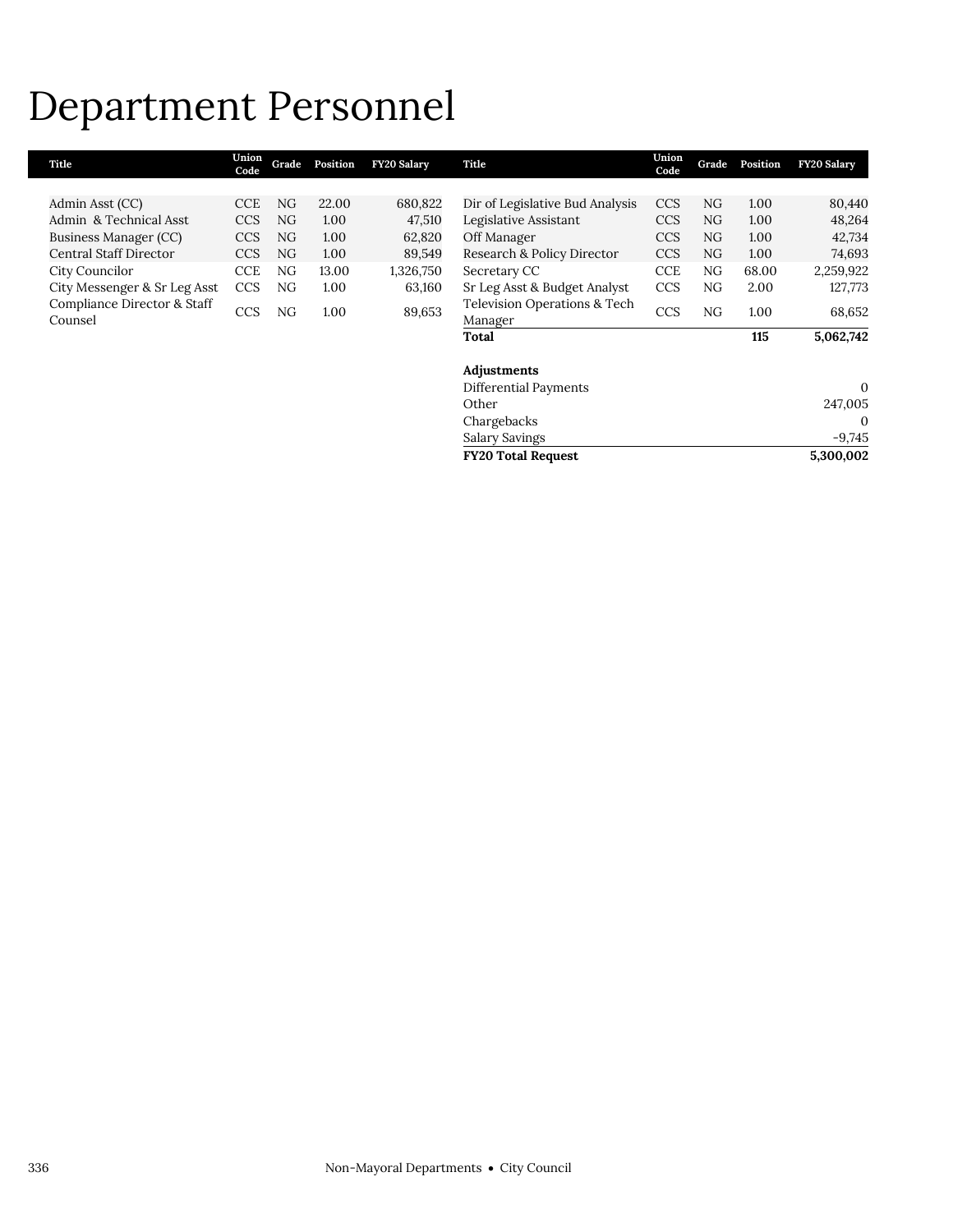# <span id="page-16-0"></span>Program 1. Administration

### **Yuleidy Valdez,** *Manager,* **Organization 112100**

### **Program Description**

The Administration Program is responsible for providing staff resources and administrative direction to City Council programs. It also oversees budgeting, purchasing, information systems and personnel matters for the City Council.

| <b>Operating Budget</b>             | <b>Actual</b> '17 | <b>Actual</b> '18 | Approp '19        | Budget '20        |
|-------------------------------------|-------------------|-------------------|-------------------|-------------------|
| Personnel Services<br>Non Personnel | 248,219<br>80.775 | 248,908<br>35.777 | 327.953<br>78.660 | 362,612<br>95,000 |
| Total                               | 328,994           | 284,685           | 406.613           | 457.612           |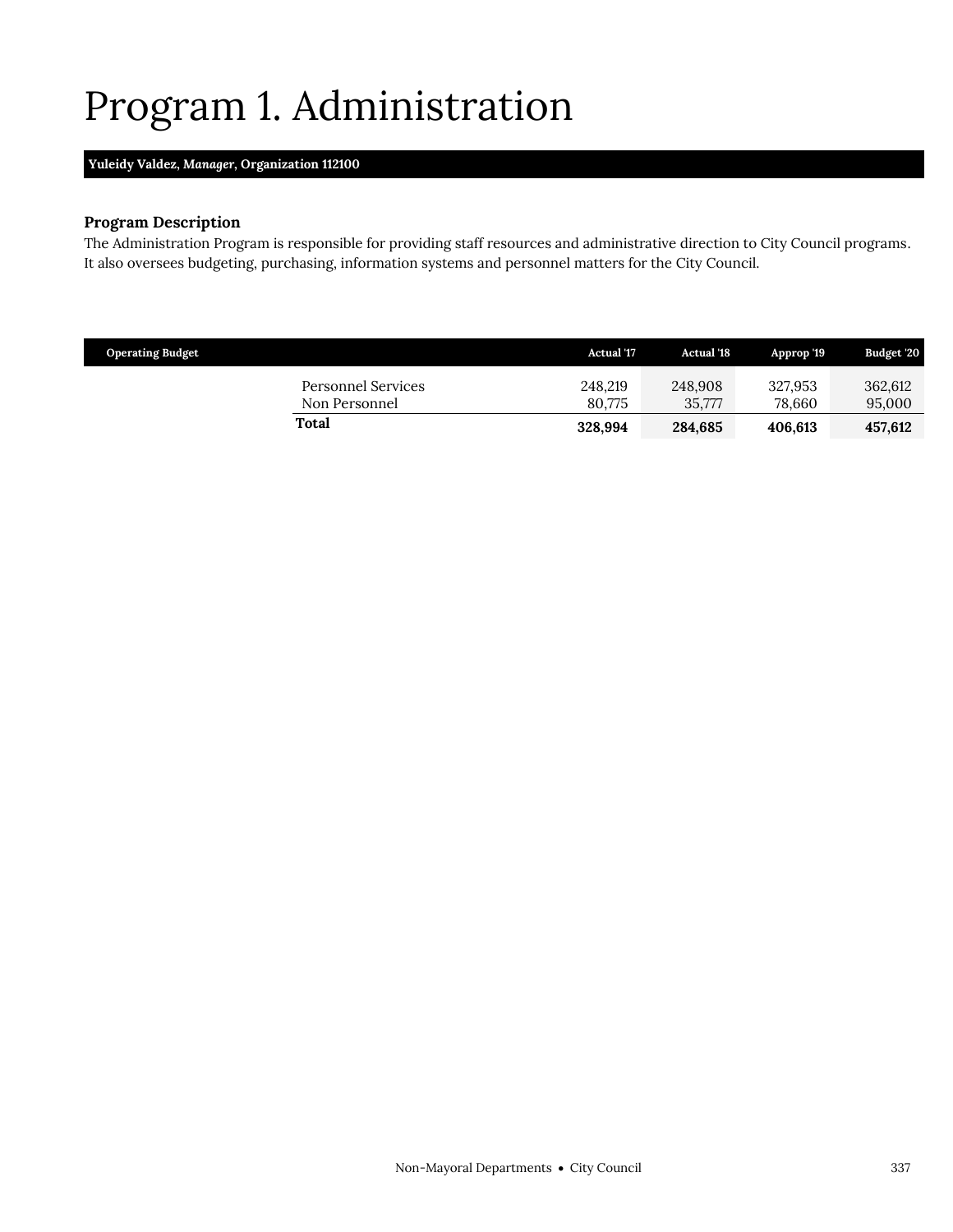## <span id="page-17-0"></span>Program 2. City Councilors

### **Andrea Campbell,** *Manager,* **Organization 112200**

#### **Program Description**

The City Councilors program provides a liaison between Bostonians and their municipal government, and advocates on behalf of constituent needs at the city department, state, and federal levels. The program also translates appropriate citizen concerns into Council legislation.

|       | <b>Operating Budget</b>      |                                                                                                                      | <b>Actual '17</b>   | <b>Actual '18</b>    | Approp '19           | Budget '20           |
|-------|------------------------------|----------------------------------------------------------------------------------------------------------------------|---------------------|----------------------|----------------------|----------------------|
|       |                              | <b>Personnel Services</b><br>Non Personnel                                                                           | 4,194,497<br>62,563 | 4,275,194<br>149,841 | 4,540,579<br>148,540 | 4,510,799<br>172,100 |
|       |                              | <b>Total</b>                                                                                                         | 4,257,060           | 4,425,035            | 4,689,119            | 4,682,899            |
|       | Performance                  |                                                                                                                      |                     |                      |                      |                      |
| Goal: |                              | To ensure the sustainable and efficient delivery of city services for Boston residents                               |                     |                      |                      |                      |
|       |                              | <b>Performance Measures</b>                                                                                          | <b>Actual</b> '17   | <b>Actual</b> '18    | Projected '19        | Target '20           |
|       |                              | <b>Administrative Matters</b><br>Appropriations & Loan Orders<br>Grants                                              | 376<br>36<br>78     | 392<br>68<br>84      | 419<br>61<br>103     | 475<br>64<br>69      |
| Goal: |                              | To maximize opportunities for citizen input into the Council's legislative process                                   |                     |                      |                      |                      |
|       |                              | <b>Performance Measures</b>                                                                                          | <b>Actual</b> '17   | <b>Actual '18</b>    | Projected '19        | Target '20           |
|       |                              | Legislative matters receiving public<br>hearing                                                                      | 176                 | 186                  | 185                  | 260                  |
|       |                              | Orders for Hearings<br>Public hearings held                                                                          | 63<br>139           | 101<br>114           | 112<br>133           | 86<br>190            |
| Goal: | businesses and organizations | To review, create and/or strengthen policies and laws that address the current and future needs of Boston residents, |                     |                      |                      |                      |
|       |                              | <b>Performance Measures</b>                                                                                          | Actual '17          | <b>Actual '18</b>    | Projected '19        | Target '20           |
|       |                              | Council working sessions and<br>meetings                                                                             | 21                  | 15                   | 16                   | 14                   |

| Council working sessions and<br>meetings                    | 21  | 15  | 16  | 14  |
|-------------------------------------------------------------|-----|-----|-----|-----|
| Home Rule Petitions                                         | 11  | 12  | 9   |     |
| Hours of Council meetings, hearings<br>and working sessions | 247 | 258 | 308 | 260 |
| Legislative Resolutions                                     | 26  | 45  | 45  |     |
| Ordinances                                                  | 12  | 11  | 8   | 13  |
| Regular Council sessions                                    | 27  | 34  | 35  | 35  |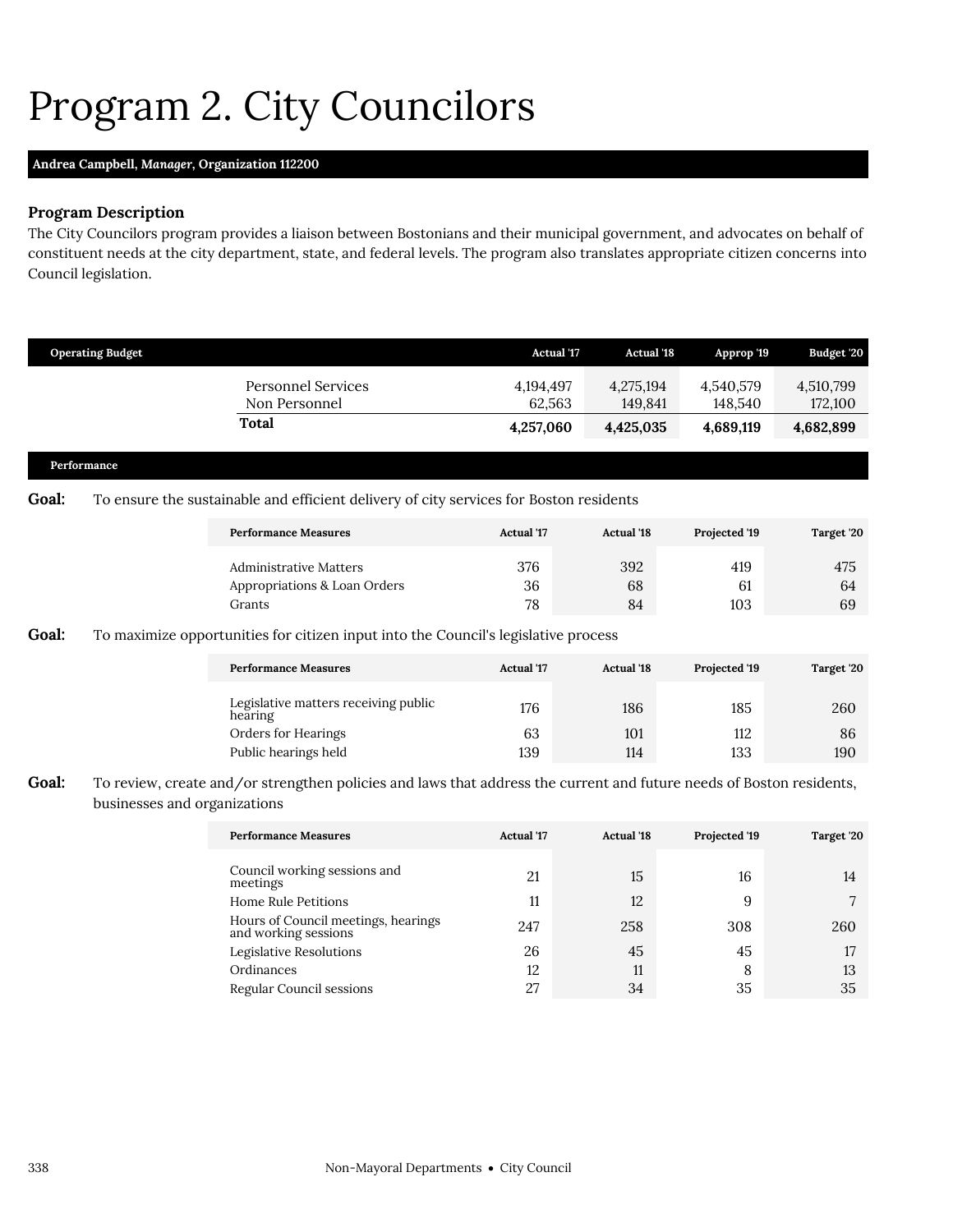# Program 3. Legislative/Financial Support

### <span id="page-18-0"></span>**Yuleidy Valdez,** *Manager,* **Organization 112300**

#### **Program Description**

The mission of the Legislative/Financial Support Program is to provide research and draft legislation to be filed by City Councilors and provide analysis of legislation introduced by the Mayor. The program also provides a comprehensive analysis of the operating and capital budgets. The program maintains the Council's municipal reference library, furnishing City departments and the general public with information on municipal government.

| <b>Operating Budget</b>             | <b>Actual</b> '17 | <b>Actual</b> '18 | Approp '19        | <b>Budget '20</b> |
|-------------------------------------|-------------------|-------------------|-------------------|-------------------|
| Personnel Services<br>Non Personnel | 495.148<br>2.868  | 532.988<br>5.737  | 531.969<br>39,000 | 546,589<br>34,200 |
| Total                               | 498.016           | 538,725           | 570.969           | 580,789           |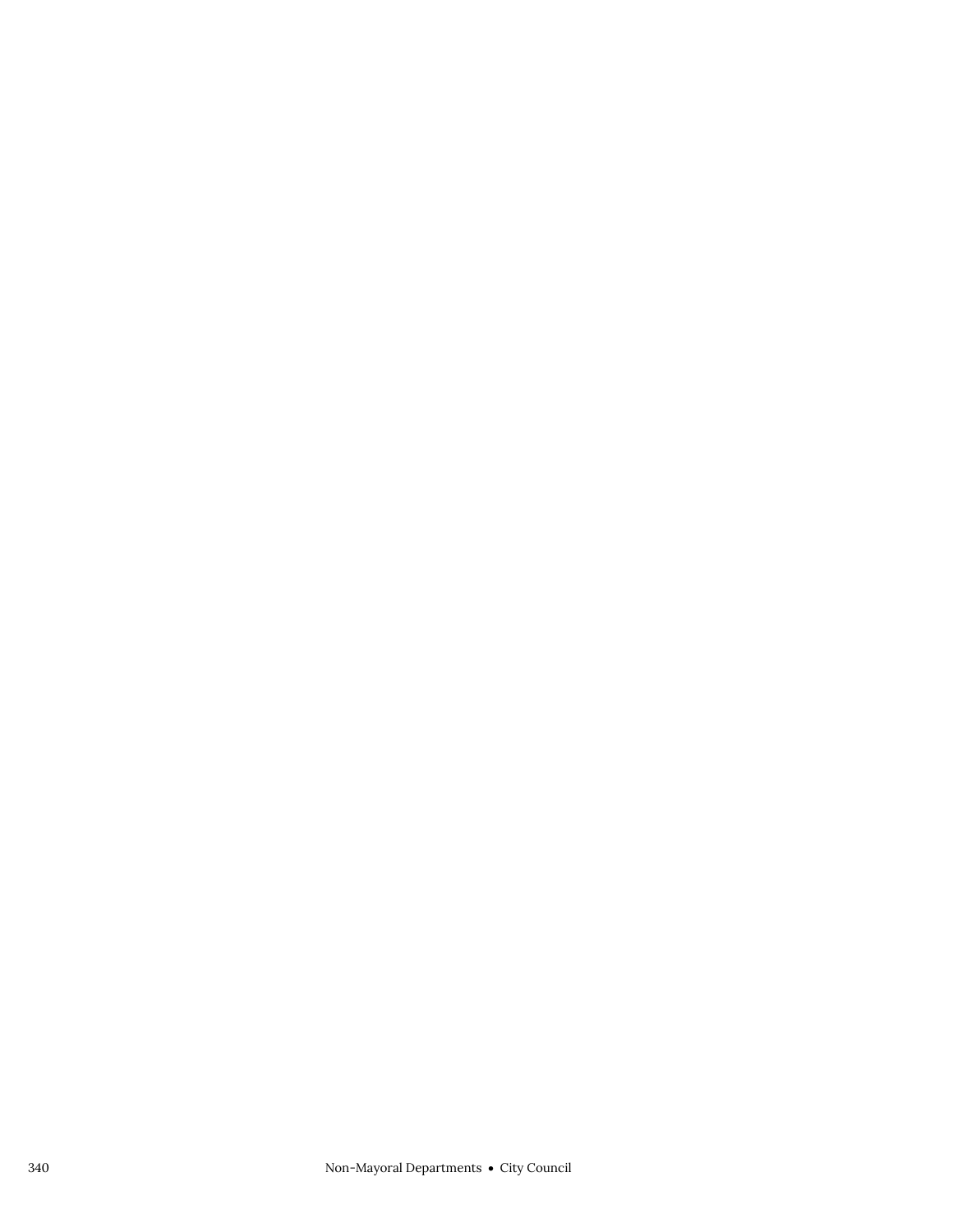# <span id="page-20-0"></span>Finance Commission Operating Budget

### **Matt Cahill,** *Director,* **Appropriation 193000**

#### **Department Mission**

The mission of the Finance Commission is to investigate matters relating to appropriations, loans, expenditures, accounts and methods of administration affecting the City of Boston or Suffolk County, or any department thereof which the Commission determines requires investigation. The Commission reports its findings to the Mayor, the City Council, and the general public.

| <b>Operating Budget</b> | Program Name                        | <b>Total Actual '17</b> |                   | Total Actual '18 Total Approp '19 Total Budget '20 |                  |
|-------------------------|-------------------------------------|-------------------------|-------------------|----------------------------------------------------|------------------|
|                         | <b>Finance Commission</b>           | 263,702                 | 271,026           | 283,150                                            | 294,446          |
|                         | <b>Total</b>                        | 263,702                 | 271,026           | 283.150                                            | 294,446          |
|                         |                                     |                         |                   |                                                    |                  |
| <b>Operating Budget</b> |                                     | <b>Actual '17</b>       | <b>Actual '18</b> | Approp '19                                         | Budget '20       |
|                         | Personnel Services<br>Non Personnel | 261.182<br>2,520        | 269,473<br>1,553  | 276,200<br>6,950                                   | 287,196<br>7,250 |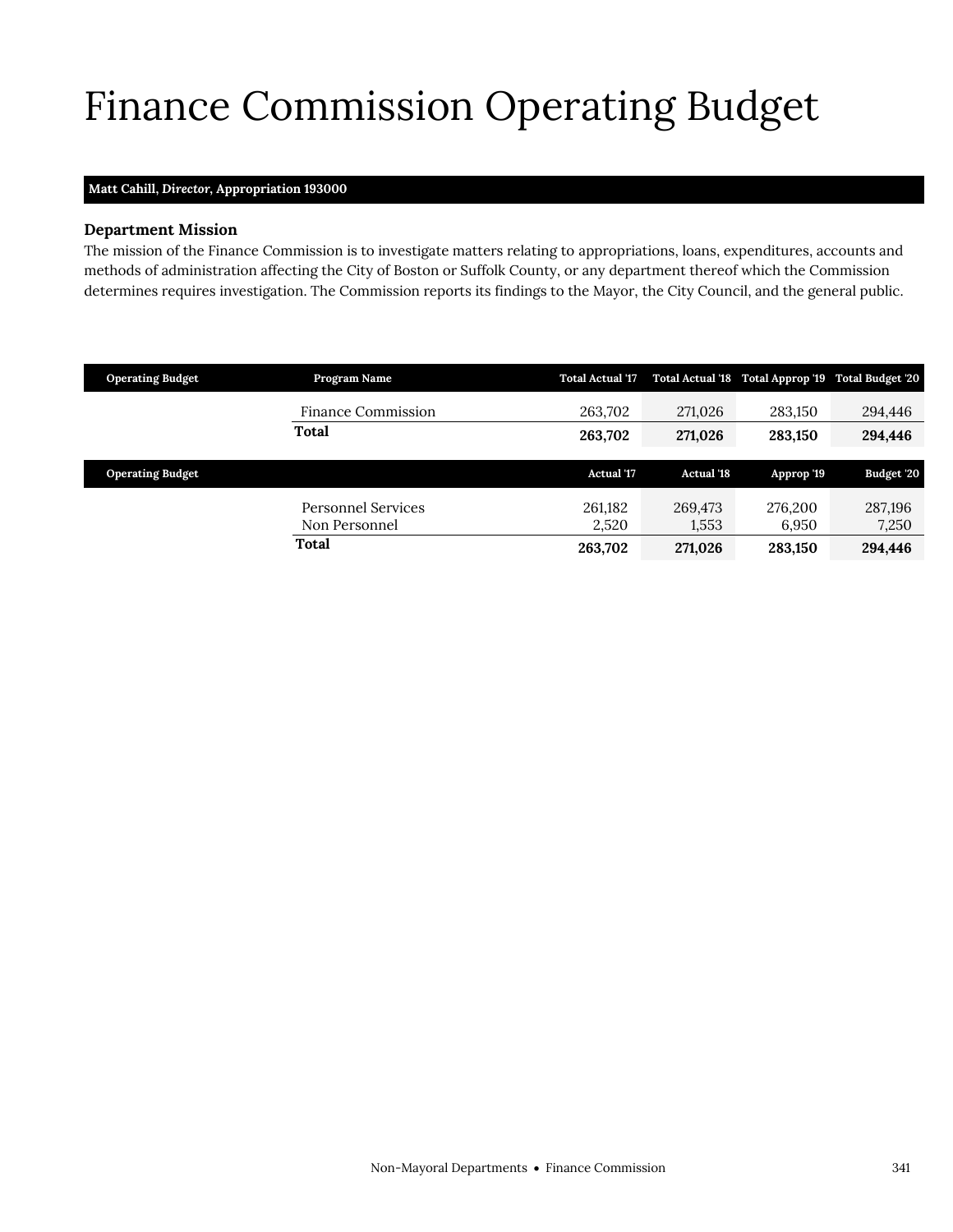# Finance Commission Operating Budget



#### **Authorizing Statutes**

- Finance Commission, 1908 Mass. Acts ch. 562; 1909 Mass. Acts ch. 486, § 17.
- Duties, 1909 Mass. Acts ch. 486, § 18-19; 1948 Mass. Acts ch. 261.
- Referrals to Finance Commission by the Mayor, Auditor, or Collector-Treasurer, 1909 Mass. Acts ch. 486, § 18-19; 1948 Mass. Acts ch. 452, §§ 49-50.
- Expenses, 1965 Mass. Acts ch. 894.
- Powers, Penalties, Perjury, Depositions, Protection Against Self-Incrimination, 1909 Mass. Acts ch. 486, §§ 20-21, as amended.
- Off-Street Parking Facilities, Eminent Domain, 1946 Mass. Acts ch. 474, § 1a, as amended.

#### **Description of Services**

The Finance Commission conducts investigations into all matters it deems appropriate. The Commission hires independent staff who conduct many of the investigations, with the Commission publishing and presenting all final reports. The Finance Commission also reviews, and if necessary investigates, all contracts referred to it and reports its findings and recommendations to the Mayor.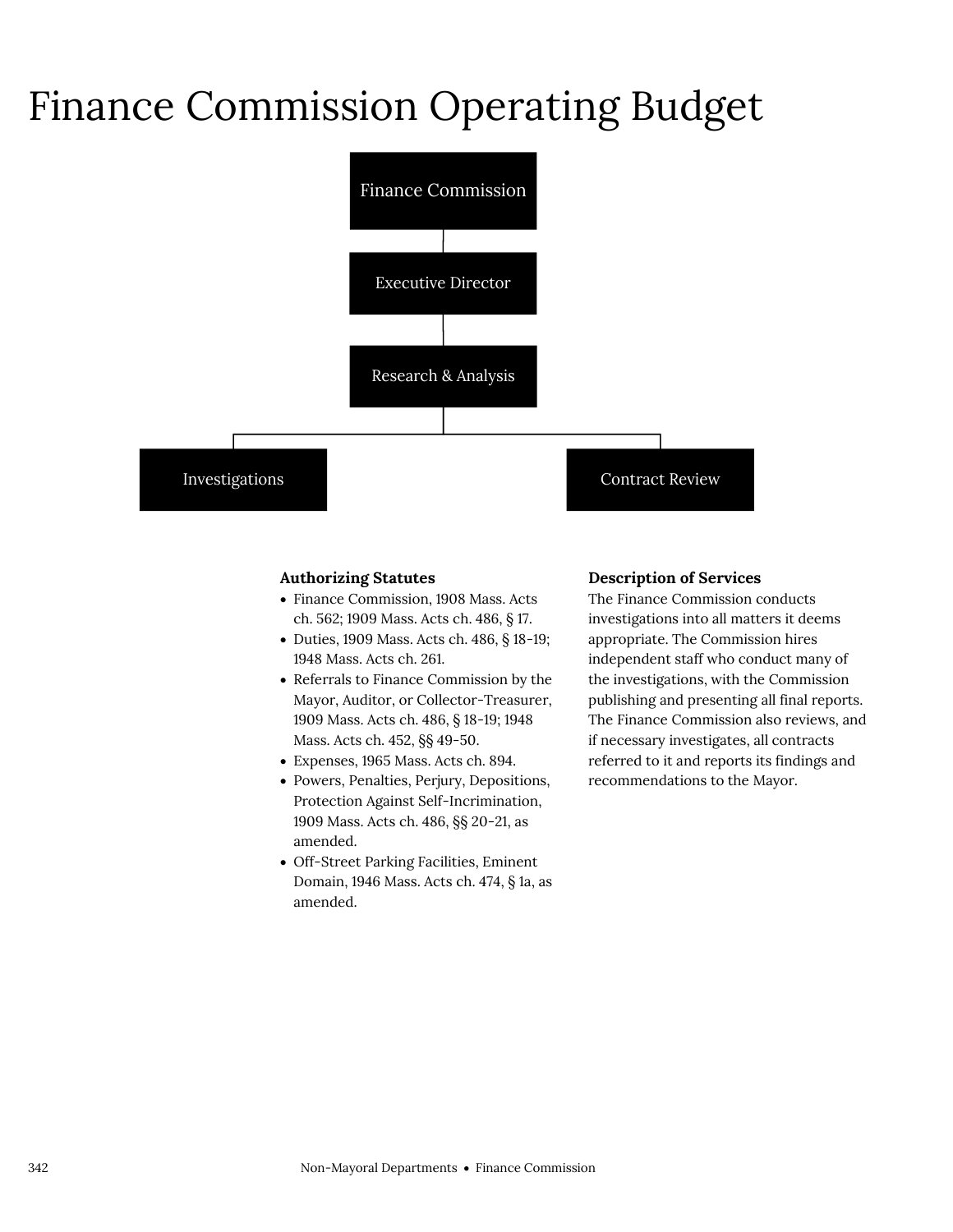# Department History

| <b>Personnel Services</b>                                           | <b>FY17 Expenditure</b>          | <b>FY18 Expenditure</b>              | <b>FY19 Appropriation</b> | FY20 Adopted                 | $Inc/Dec$ 19 vs 20               |
|---------------------------------------------------------------------|----------------------------------|--------------------------------------|---------------------------|------------------------------|----------------------------------|
| 51000 Permanent Employees                                           | 261,182                          | 269,473                              | 276,200                   | 287,196                      | 10,996                           |
| 51100 Emergency Employees                                           | 0                                | 0                                    | 0                         | 0                            | 0                                |
| 51200 Overtime<br>51600 Unemployment Compensation                   | 0<br>0                           | 0<br>0                               | 0<br>0                    | 0<br>0                       | $\boldsymbol{0}$<br>$\mathbf{0}$ |
| 51700 Workers' Compensation                                         | $\mathbf{0}$                     | $\overline{0}$                       | $\overline{0}$            | $\mathbf{0}$                 | $\mathbf{0}$                     |
| <b>Total Personnel Services</b>                                     | 261,182                          | 269,473                              | 276,200                   | 287,196                      | 10,996                           |
| <b>Contractual Services</b>                                         | <b>FY17 Expenditure</b>          | <b>FY18 Expenditure</b>              | <b>FY19 Appropriation</b> | FY20 Adopted                 | $Inc/Dec 19$ vs $20$             |
| 52100 Communications                                                | 1,206                            | 1,184                                | 2,000                     | 2,000                        | 0                                |
| 52200 Utilities                                                     | 0                                | 0                                    | 0                         | 0                            | $\boldsymbol{0}$                 |
| 52400 Snow Removal                                                  | 0                                | 0                                    | 0                         | 0                            | $\mathbf{0}$                     |
| 52500 Garbage/Waste Removal<br>52600 Repairs Buildings & Structures | $\overline{0}$<br>$\overline{0}$ | 0<br>0                               | 0<br>$\overline{0}$       | $\mathbf{0}$<br>$\mathbf{0}$ | $\mathbf{0}$<br>$\mathbf{0}$     |
| 52700 Repairs & Service of Equipment                                | $\mathbf{0}$                     | $\mathbf{0}$                         | 250                       | 250                          | $\overline{0}$                   |
| 52800 Transportation of Persons                                     | 288                              | 302                                  | 300                       | 600                          | 300                              |
| 52900 Contracted Services                                           | $\mathbf{0}$                     | 0                                    | 1,500                     | 1,500                        | $\mathbf{0}$                     |
| <b>Total Contractual Services</b>                                   | 1,494                            | 1,486                                | 4,050                     | 4,350                        | 300                              |
| <b>Supplies &amp; Materials</b>                                     | <b>FY17 Expenditure</b>          | <b>FY18 Expenditure</b>              | <b>FY19 Appropriation</b> | FY20 Adopted                 | $Inc/Dec 19$ vs $20$             |
| 53000 Auto Energy Supplies                                          | 0                                | 0                                    | 0                         | 0                            | 0                                |
| 53200 Food Supplies                                                 | 0                                | 0                                    | 0                         | 0                            | $\boldsymbol{0}$                 |
| 53400 Custodial Supplies<br>53500 Med, Dental, & Hosp Supply        | $\overline{0}$<br>$\mathbf{0}$   | 0<br>0                               | 0<br>$\mathbf{0}$         | $\mathbf{0}$<br>$\mathbf{0}$ | $\mathbf{0}$<br>$\boldsymbol{0}$ |
| 53600 Office Supplies and Materials                                 | $\boldsymbol{0}$                 | 67                                   | 525                       | 525                          | $\overline{0}$                   |
| 53700 Clothing Allowance                                            | 0                                | $\boldsymbol{0}$                     | 0                         | 0                            | $\mathbf{0}$                     |
| 53800 Educational Supplies & Mat                                    | 0                                | 0                                    | $\mathbf{0}$              | 0                            | $\mathbf{0}$                     |
| 53900 Misc Supplies & Materials                                     | 0                                | 0                                    | 0                         | 0                            | $\mathbf{0}$                     |
| <b>Total Supplies &amp; Materials</b>                               | $\boldsymbol{0}$                 | 67                                   | 525                       | 525                          | $\mathbf{0}$                     |
| <b>Current Chgs &amp; Oblig</b>                                     | <b>FY17 Expenditure</b>          | <b>FY18 Expenditure</b>              | <b>FY19 Appropriation</b> | FY20 Adopted                 | $Inc/Dec 19$ vs $20$             |
| 54300 Workers' Comp Medical                                         | 0                                | 0                                    | 0                         | 0                            | 0                                |
| 54400 Legal Liabilities                                             | 0                                | 0                                    | 0                         | 0                            | $\boldsymbol{0}$                 |
| 54500 Aid To Veterans                                               | 0<br>$\mathbf{0}$                | $\boldsymbol{0}$<br>0                | 0<br>0                    | $\mathbf{0}$<br>0            | $\boldsymbol{0}$<br>$\mathbf{0}$ |
| 54600 Current Charges H&I<br>54700 Indemnification                  | 0                                | $\boldsymbol{0}$                     | 0                         | 0                            | $\mathbf{0}$                     |
| 54800 Reserve Account                                               | $\boldsymbol{0}$                 | $\boldsymbol{0}$                     | $\overline{0}$            | $\mathbf{0}$                 | $\overline{0}$                   |
| 54900 Other Current Charges                                         | 13                               | 0                                    | 250                       | 250                          | $\mathbf{0}$                     |
| Total Current Chgs & Oblig                                          | 13                               | 0                                    | 250                       | 250                          | $\mathbf{0}$                     |
| Equipment                                                           | <b>FY17 Expenditure</b>          | <b>FY18 Expenditure</b>              | FY19 Appropriation        | FY20 Adopted                 | $Inc/Dec 19$ vs $20$             |
| 55000 Automotive Equipment                                          | 0                                | 0                                    | 0                         | 0                            | 0                                |
| 55400 Lease/Purchase                                                | $\boldsymbol{0}$                 | $\boldsymbol{0}$                     | $\boldsymbol{0}$          | $\boldsymbol{0}$             | $\boldsymbol{0}$                 |
| 55600 Office Furniture & Equipment                                  | $\boldsymbol{0}$                 | $\boldsymbol{0}$<br>$\boldsymbol{0}$ | $\boldsymbol{0}$          | $\mathbf{0}$                 | $\mathbf{0}$                     |
| 55900 Misc Equipment<br><b>Total Equipment</b>                      | 1,013<br>1,013                   | 0                                    | 2,125<br>2,125            | 2,125<br>2,125               | $\boldsymbol{0}$<br>$\mathbf{0}$ |
|                                                                     |                                  |                                      |                           |                              |                                  |
| Other                                                               | FY17 Expenditure                 | FY18 Expenditure                     | <b>FY19 Appropriation</b> | FY20 Adopted                 | $Inc/Dec 19$ vs $20$             |
| 56200 Special Appropriation                                         | 0                                | 0                                    | $\mathbf{0}$              | $\boldsymbol{0}$             | 0                                |
| 57200 Structures & Improvements<br>58000 Land & Non-Structure       | 0<br>0                           | $\boldsymbol{0}$<br>0                | $\boldsymbol{0}$<br>0     | $\boldsymbol{0}$<br>0        | $\boldsymbol{0}$<br>$\mathbf{0}$ |
| <b>Total Other</b>                                                  | $\boldsymbol{0}$                 | 0                                    | $\boldsymbol{0}$          | $\boldsymbol{0}$             | $\boldsymbol{0}$                 |
| Grand Total                                                         | 263,702                          | 271,026                              | 283,150                   | 294,446                      | 11,296                           |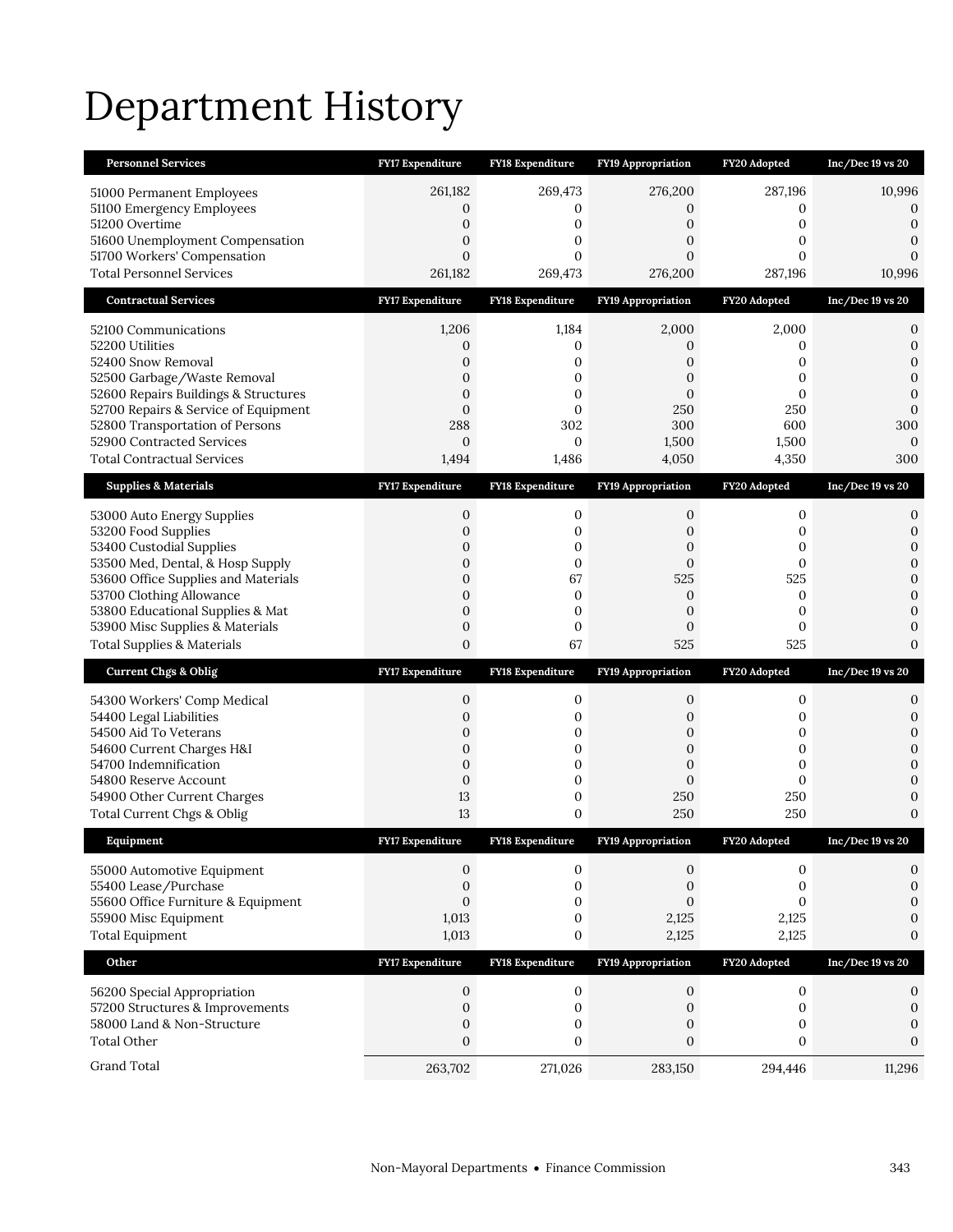# Department Personnel

| Title                 | Union<br>Code |    | Grade Position | <b>FY20 Salary</b> | Title                        | Union<br>Code | Grade | Position | <b>FY20 Salary</b> |
|-----------------------|---------------|----|----------------|--------------------|------------------------------|---------------|-------|----------|--------------------|
|                       |               |    |                |                    |                              |               |       |          |                    |
| Admin Asst (FC)       | <b>EXM</b>    | 03 | 1.00           | 56,249             | Confidential Secretary       | EXM           | 12    | 1.00     | 134,467            |
| Chairperson (Fin Com) | EXO           | NG | 1.00           | 5,027              | Financial Analyst            | <b>EXM</b>    | 06    | 1.00     | 87,491             |
|                       |               |    |                |                    | Total                        |               |       | 4        | 283,234            |
|                       |               |    |                |                    |                              |               |       |          |                    |
|                       |               |    |                |                    | Adjustments                  |               |       |          |                    |
|                       |               |    |                |                    | <b>Differential Payments</b> |               |       |          | $\theta$           |
|                       |               |    |                |                    | Other                        |               |       |          | 3,961              |
|                       |               |    |                |                    | Chargebacks                  |               |       |          | $\Omega$           |
|                       |               |    |                |                    | <b>Salary Savings</b>        |               |       |          | $\mathbf{0}$       |
|                       |               |    |                |                    | <b>FY20 Total Request</b>    |               |       |          | 287,195            |